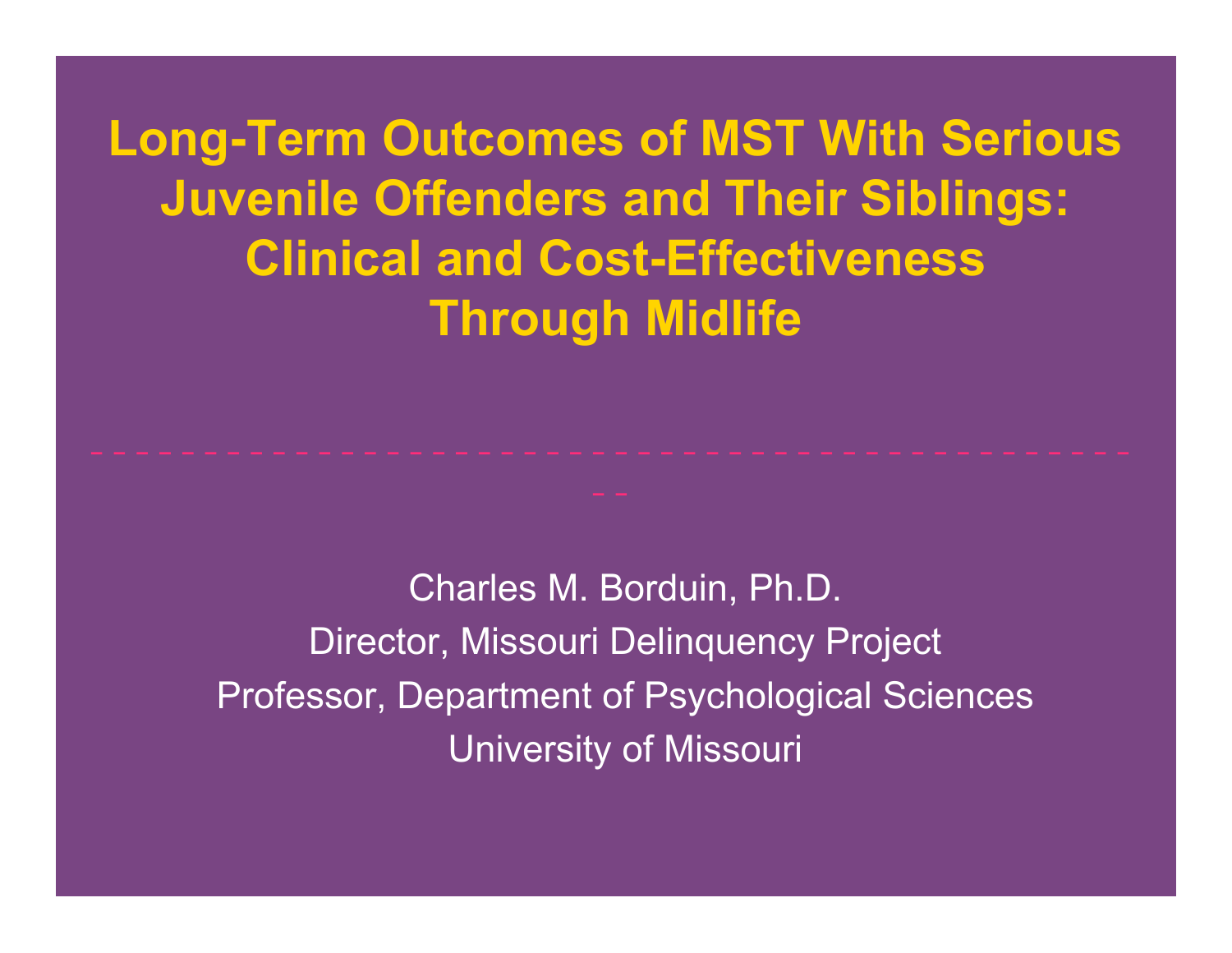## Missouri Delinquency Project Mission

◆ To develop and validate **clinically effective and cost effective mental health services for youths presenting violent and other serious antisocial behaviors**

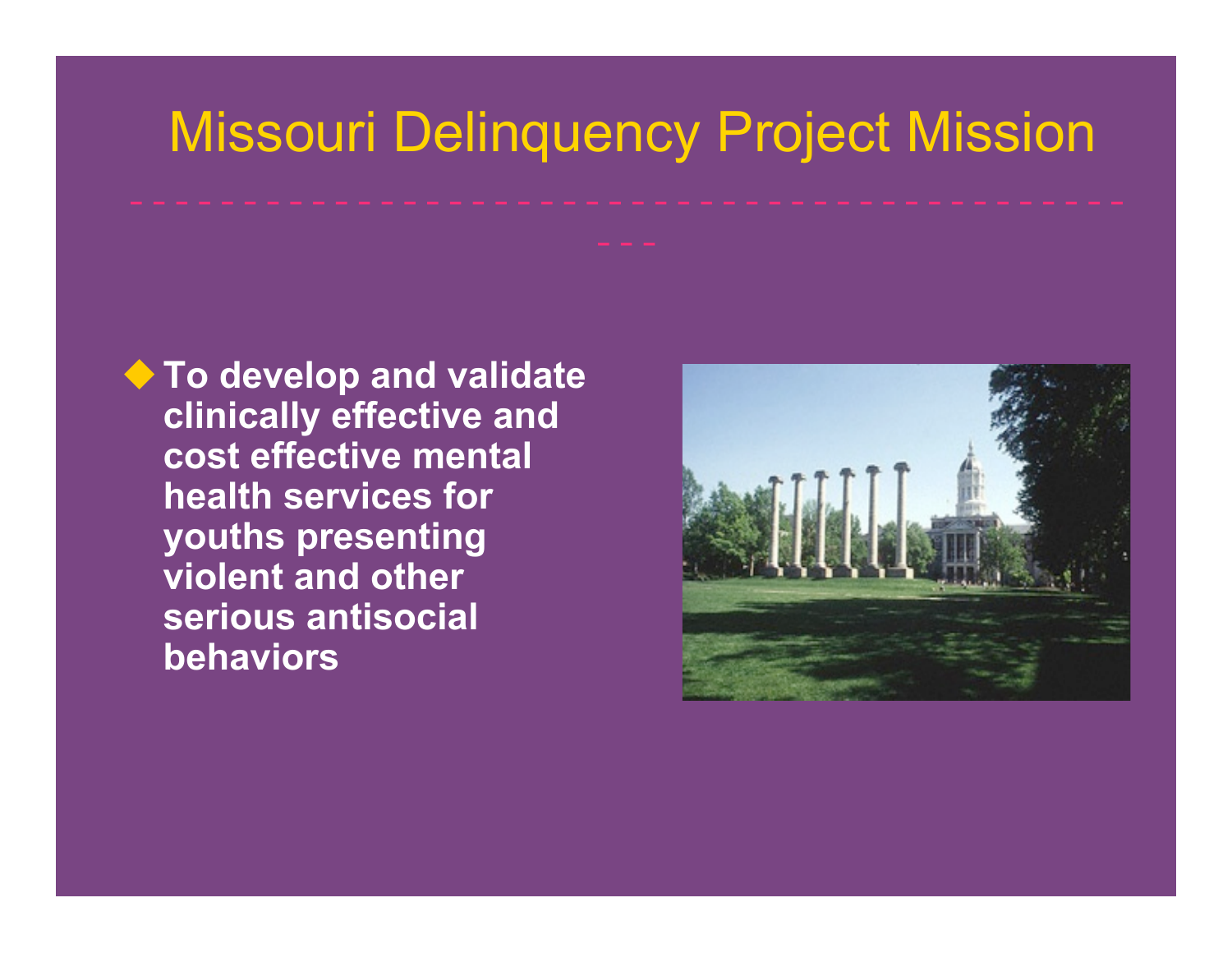## Where is Missouri Located?

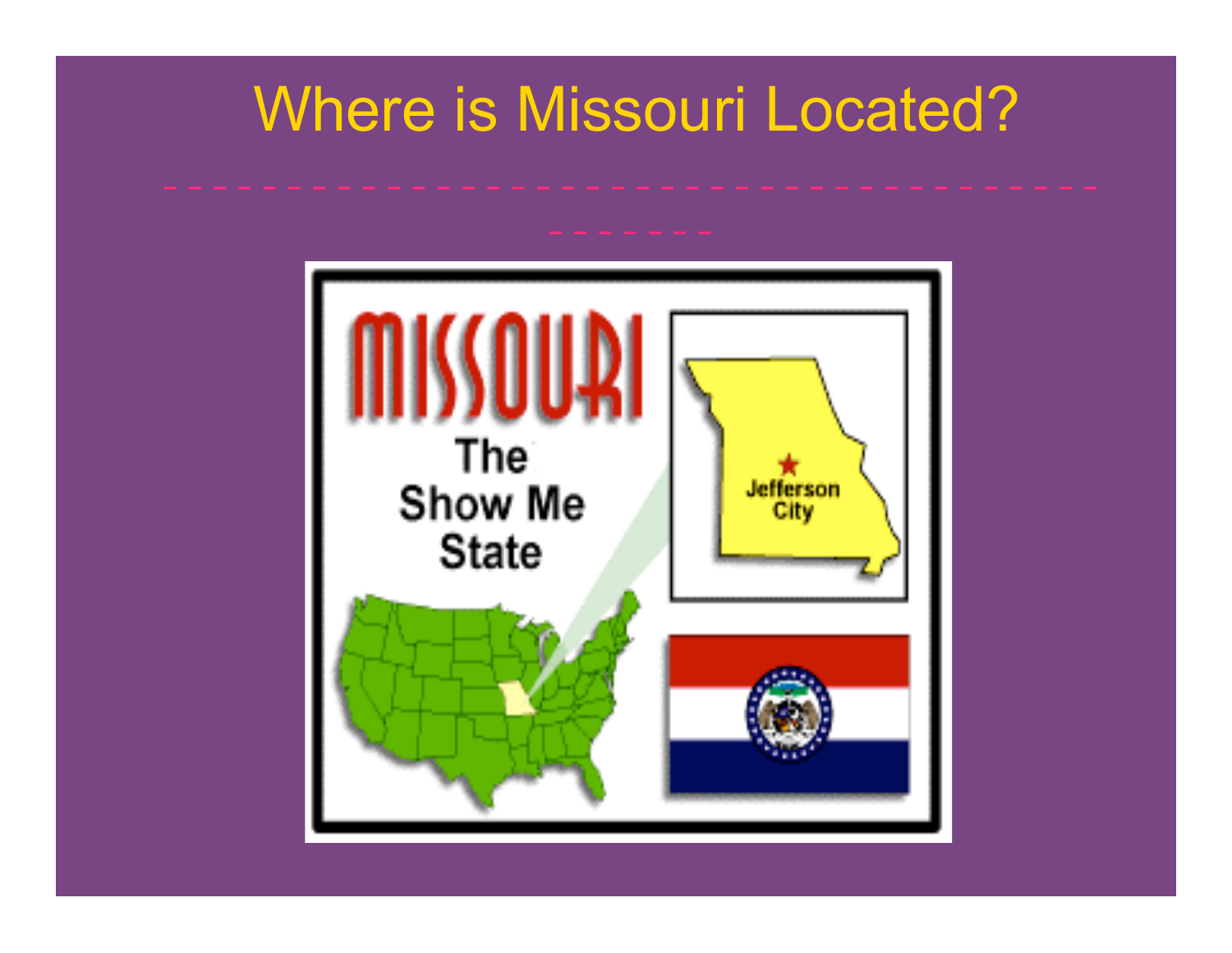#### Serious Juvenile Offenders Need Treatments That Can Change the Course of Their Lives



**Juveniles with histories of serious antisocial behavior are at high risk of becoming life-course-persistent offenders (Moffitt, 1993)**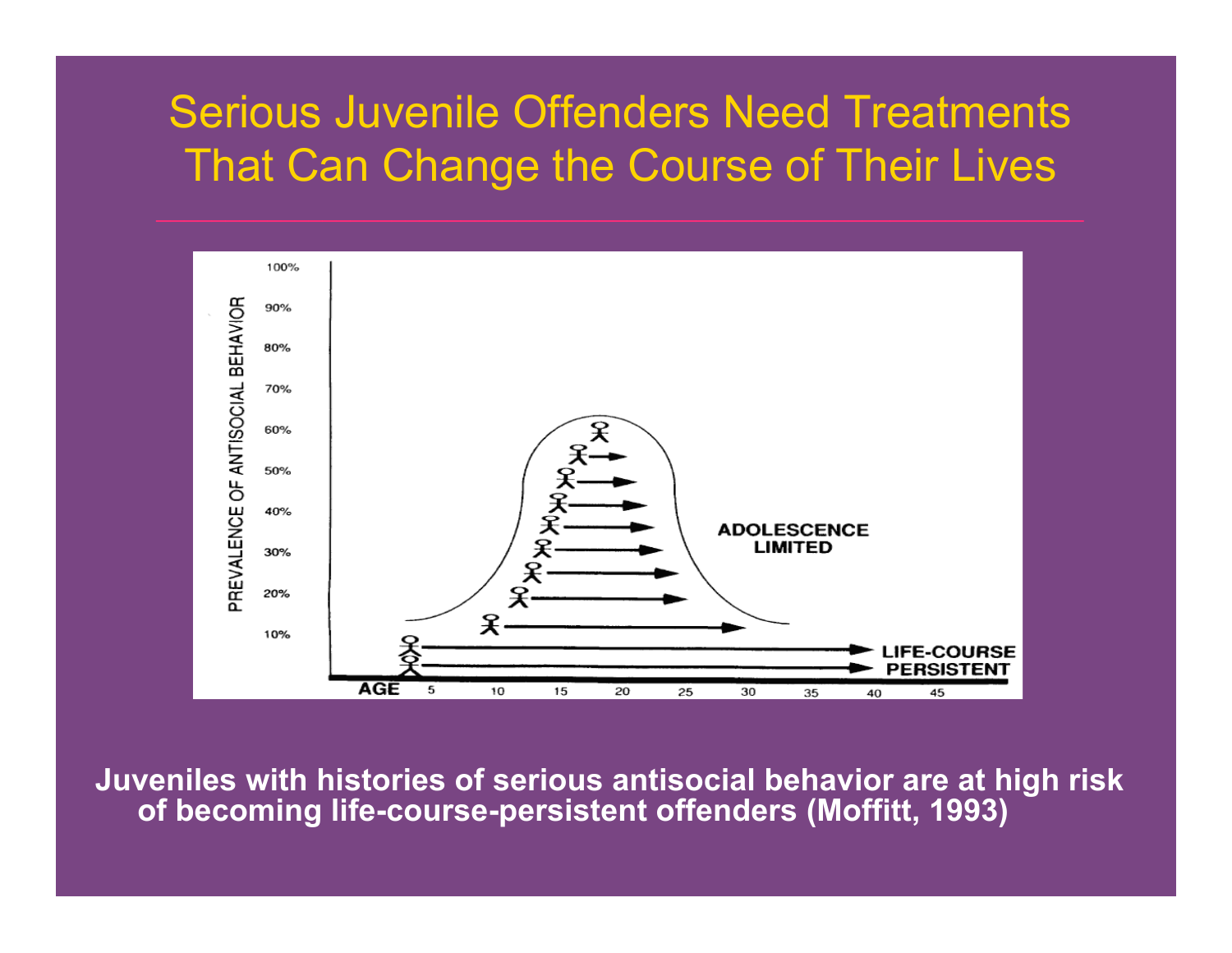

"It seems like only yesterday<br>you were a juvenile offender."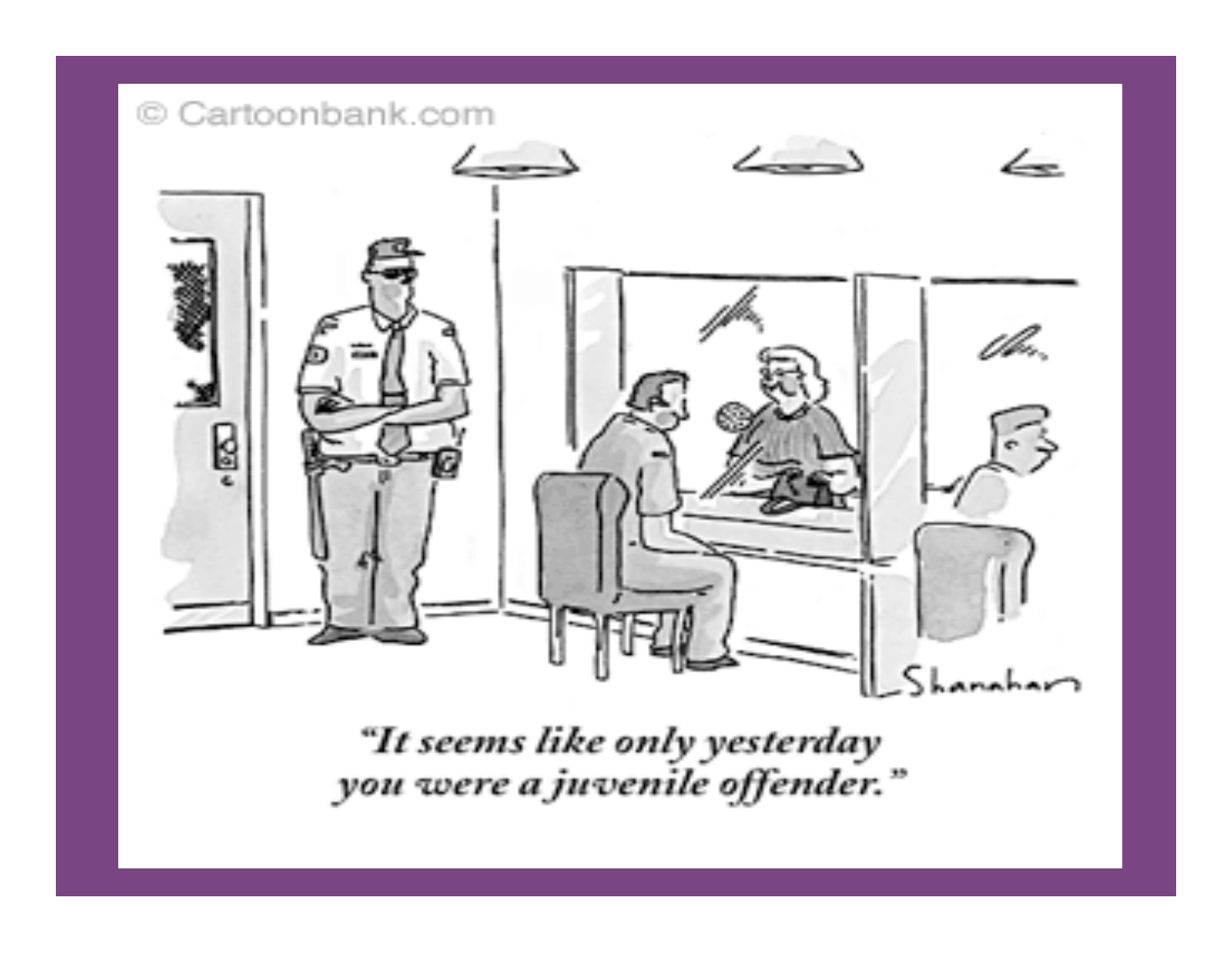#### Is There Evidence That Any Treatment Has Lasting Effects on the Lives of Youths?

- ◆ Only 50% of randomized trials of evidence-based treatments (EBTs) for youth behavioral and psychological problems have follow-ups, and these average 65.4 weeks from the beginning of treatment (Weisz et al., 2006).
- ◆ Thus, we know little about the lasting effects of most EBTs for youth behavioral and psychological problems.
- ◆ Among organizations that rate EBTs for youth, only CSPV (Blueprints) requires at least a 1-year follow-up for a maximum evidence grade.
- ◆ Some of the longest follow-up studies in the literature have examined the efficacy and effectiveness of MST with serious juvenile offenders.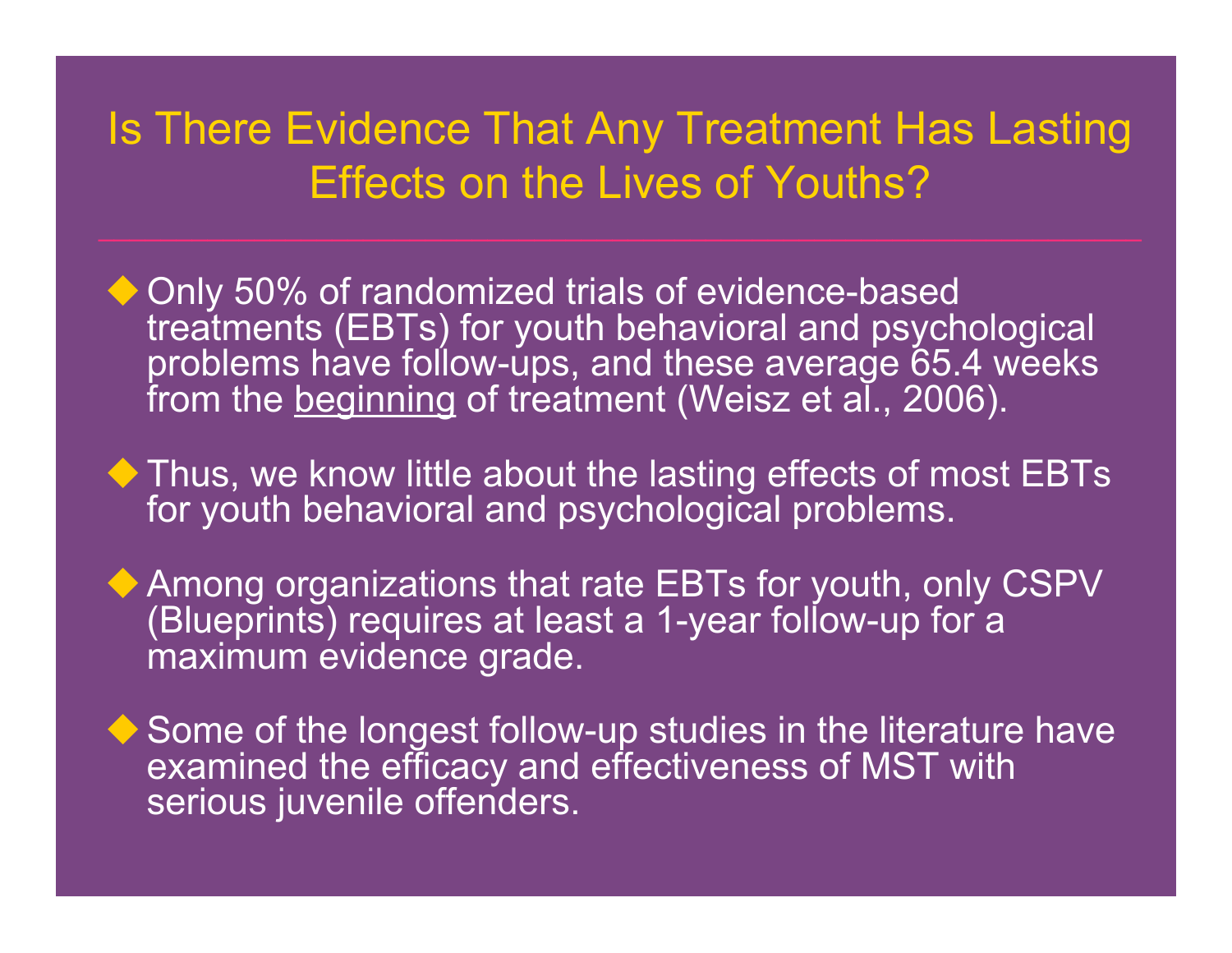#### Why Continue to Follow-Up MST Participants?

◆ Until recently, the mean age (28.8 years) of participants from the longest (13.7-year) follow-up of MST was still well short of midlife (about age 40), when serious criminal offending largely but not entirely disappears (Moffitt, 1993).

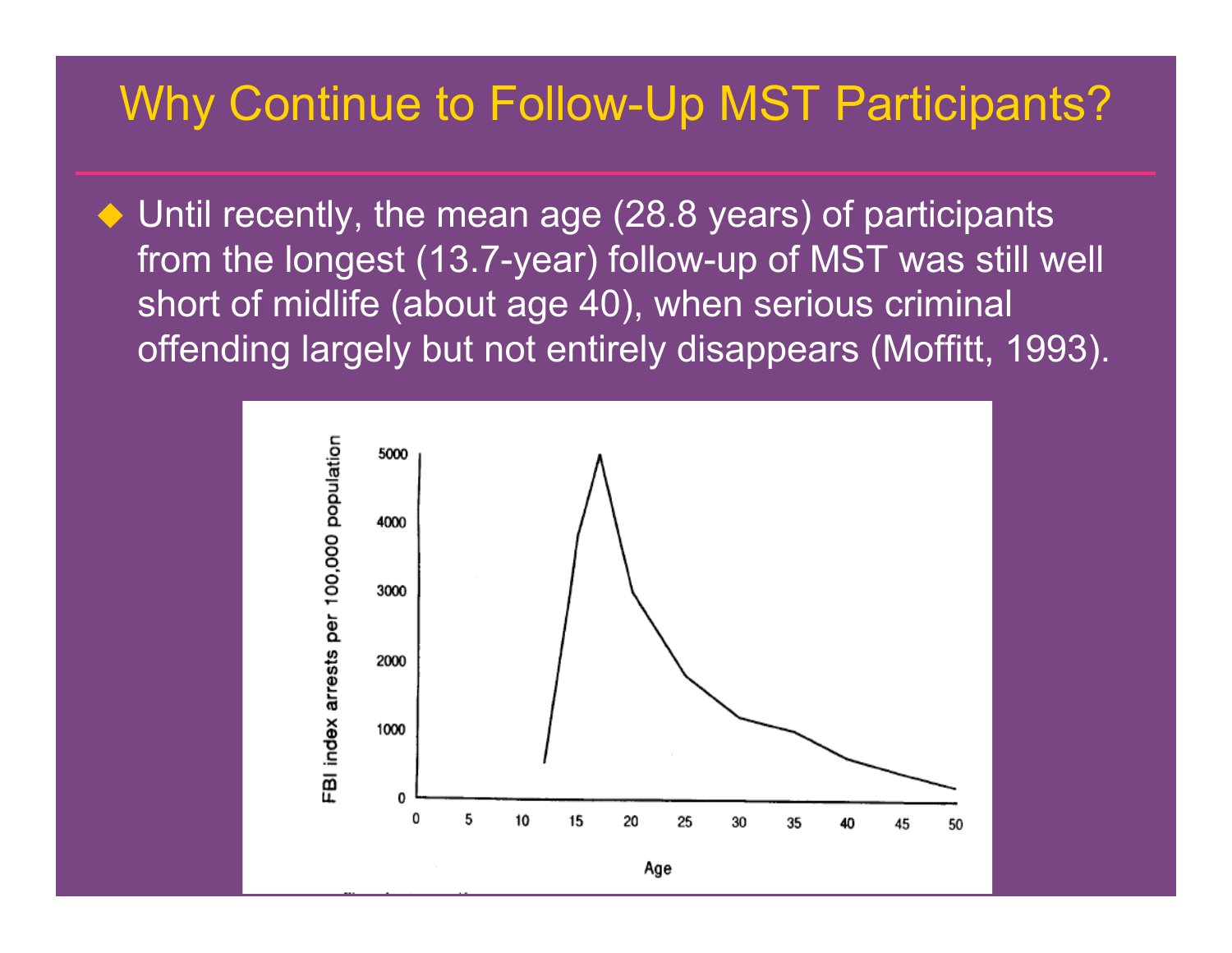#### Why a Longer-Term Follow-Up?

- **Even into midlife, other indicators of an** antisocial lifestyle besides arrests for serious crimes may be evident (e.g., misdemeanor crimes, civil suits related to family and financial problems) and should be examined.
- ◆ To the extent that the positive effects of MST are sustainable over longer periods of time, funding for MST programs should be increased by policymakers.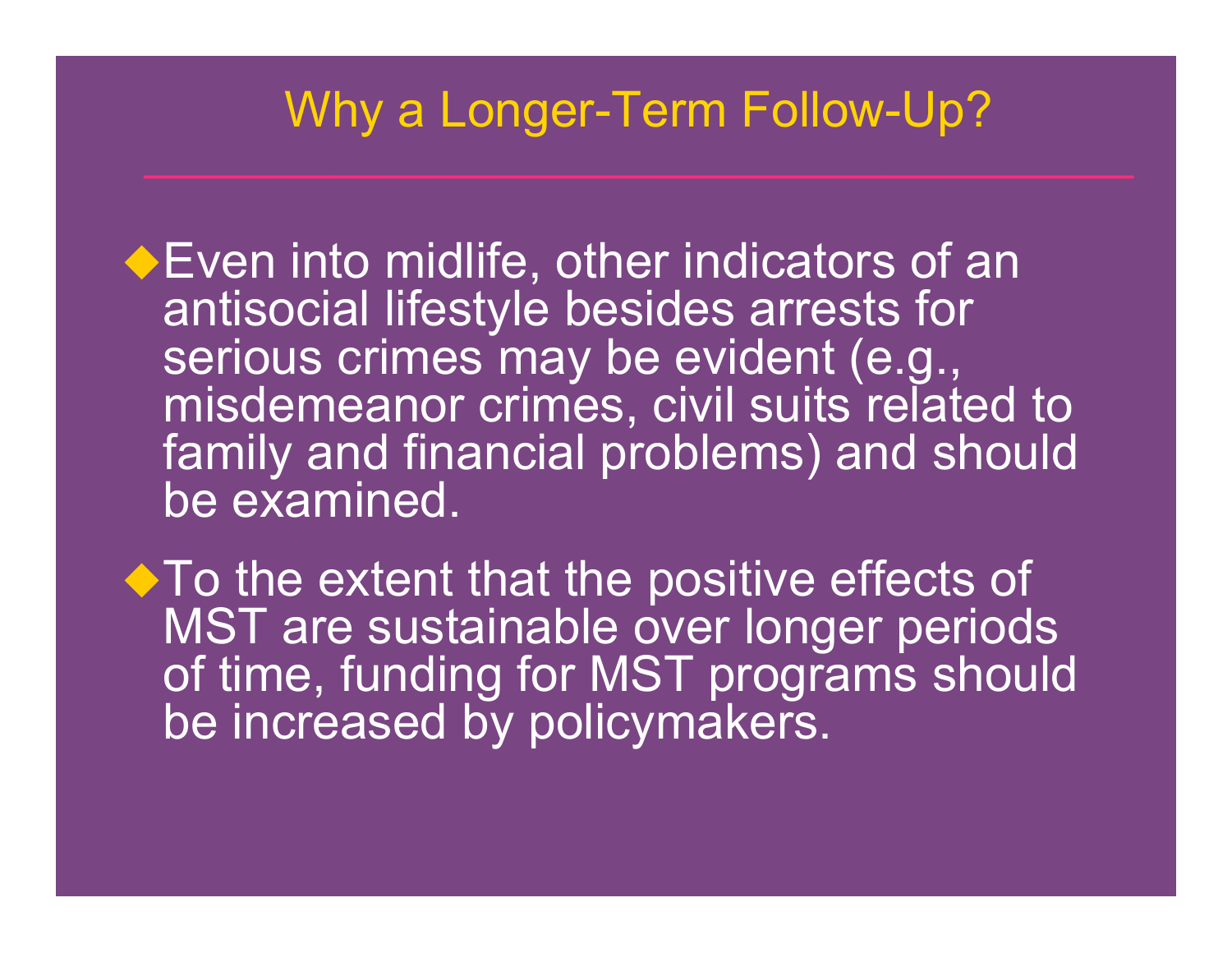### Original Outcome Study: Borduin et al. (1995)

## **Sample Characteristics**

◆ 200 serious and violent juvenile offenders (*M* = 14.8 years old)

- ◆ 67% male; 70% Caucasian and 30% African American; 47% lived with one caregiver
- Averaged 4.2 previous criminal arrests
- ◆ 49% violent offenders (e.g., rape, aggravated assault, assault & battery with intent to kill)
- ◆ 100% previously incarcerated

### **Design**

- **Pretest--posttest control group design**
- ◆ Random assignment to MST or individual therapy (usual services)
- ◆ Follow-up for 4 years

## **Multiagent, Multimethod Battery**

- ◆ Instrumental outcomes (youth, family, peer)
- Ultimate outcomes (criminal activity)

**Study published in** *Journal of Consulting and Clinical Psychology*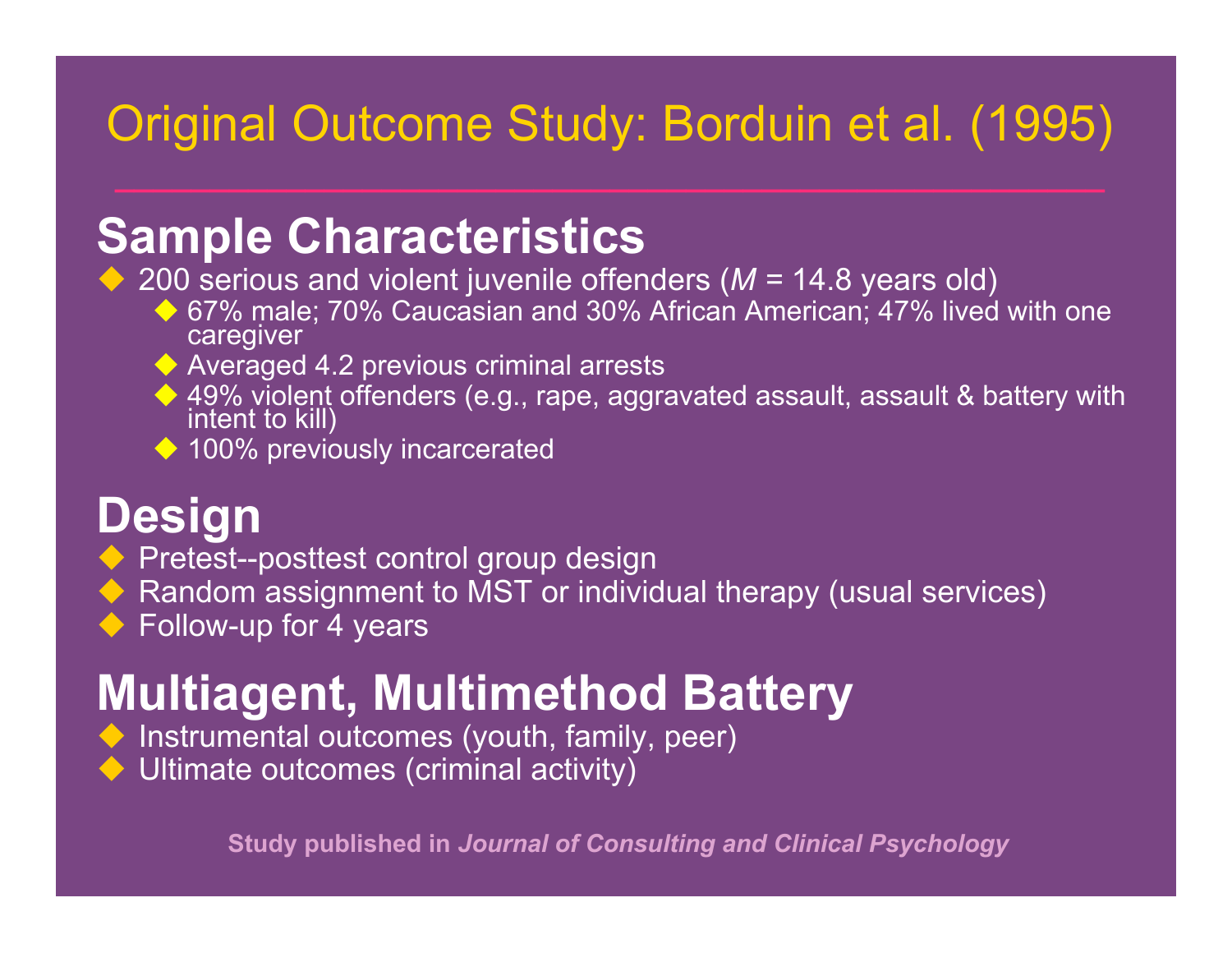## 4-Year Recidivism

◆ Multisystemic Completers (n=77) 22.1% ◆ Multisystemic Dropouts (n = 15) 46.6% ◆Individual Therapy Completers (n=63) 74.1% ◆Individual Therapy Dropouts (n=21) 74.1% ◆Treatment Refusers (n = 24) 87.5%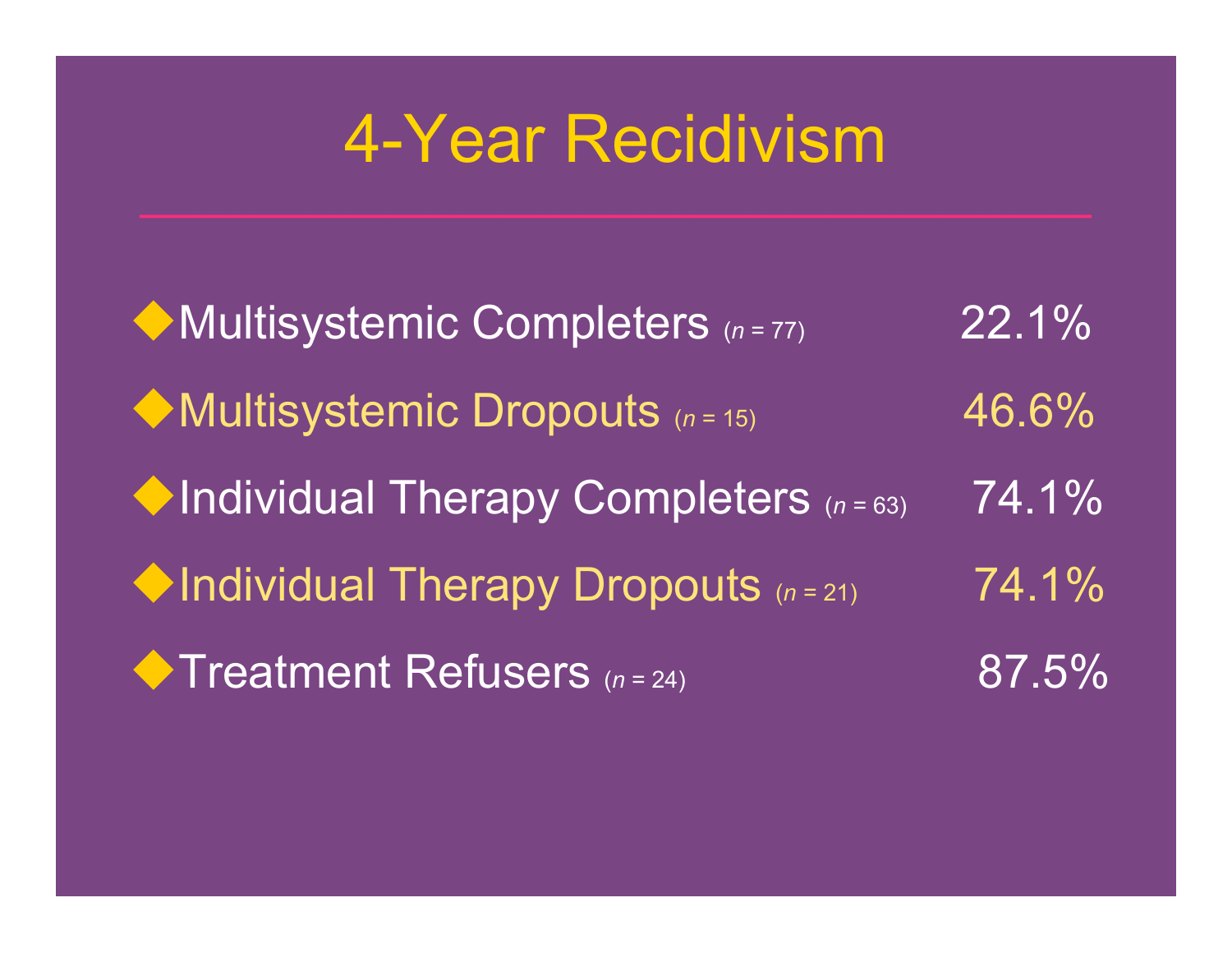## Time to First Arrest





**Years Past Treatment Termination**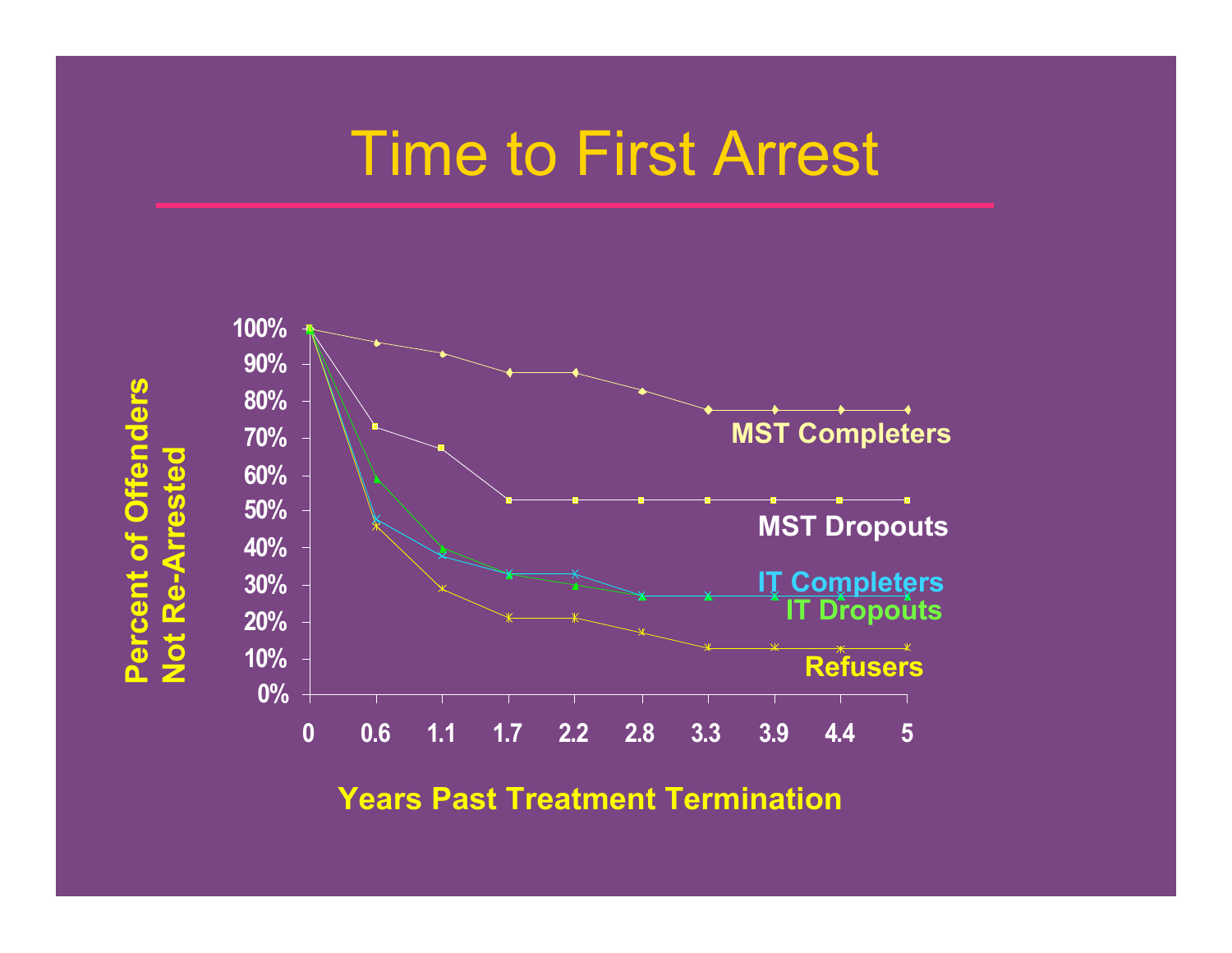### 13.7-Year Follow-Up: Schaeffer & Borduin (2005)

◆ Successfully located 165 (94%) of participants (*N* = 176) who were randomly assigned to MST or individual therapy in the Borduin et al. (1995) clinical trial

◆Average age at follow-up: 28.8 years

◆ Outcomes examined: criminal recidivism and days incarcerated in adulthood

**Study published in** *Journal of Consulting and Clinical Psychology*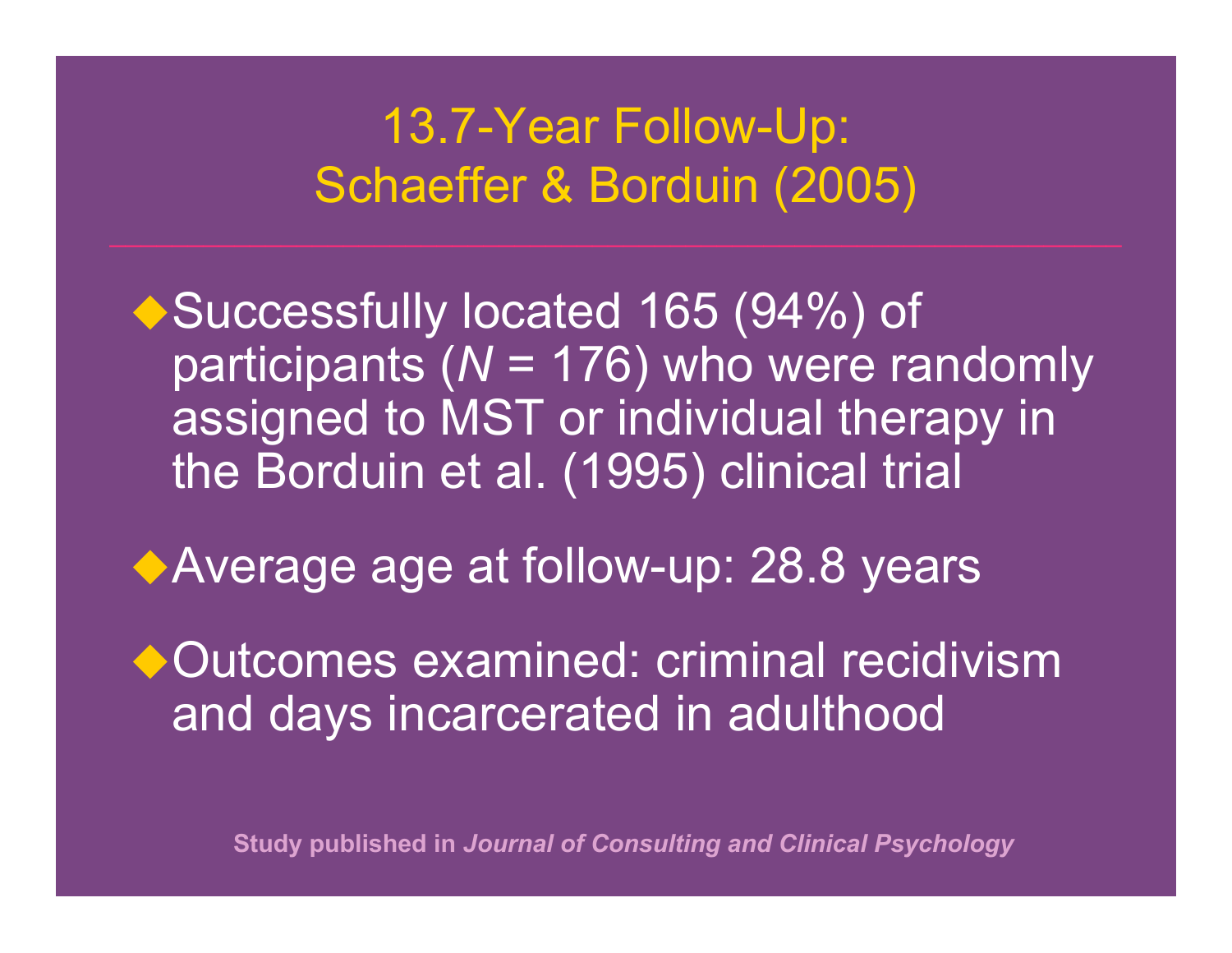## Time to First Arrest (Any)



**X2 (1, 174) = 7.92, p < .01**

#### **DAYS SURVIVED**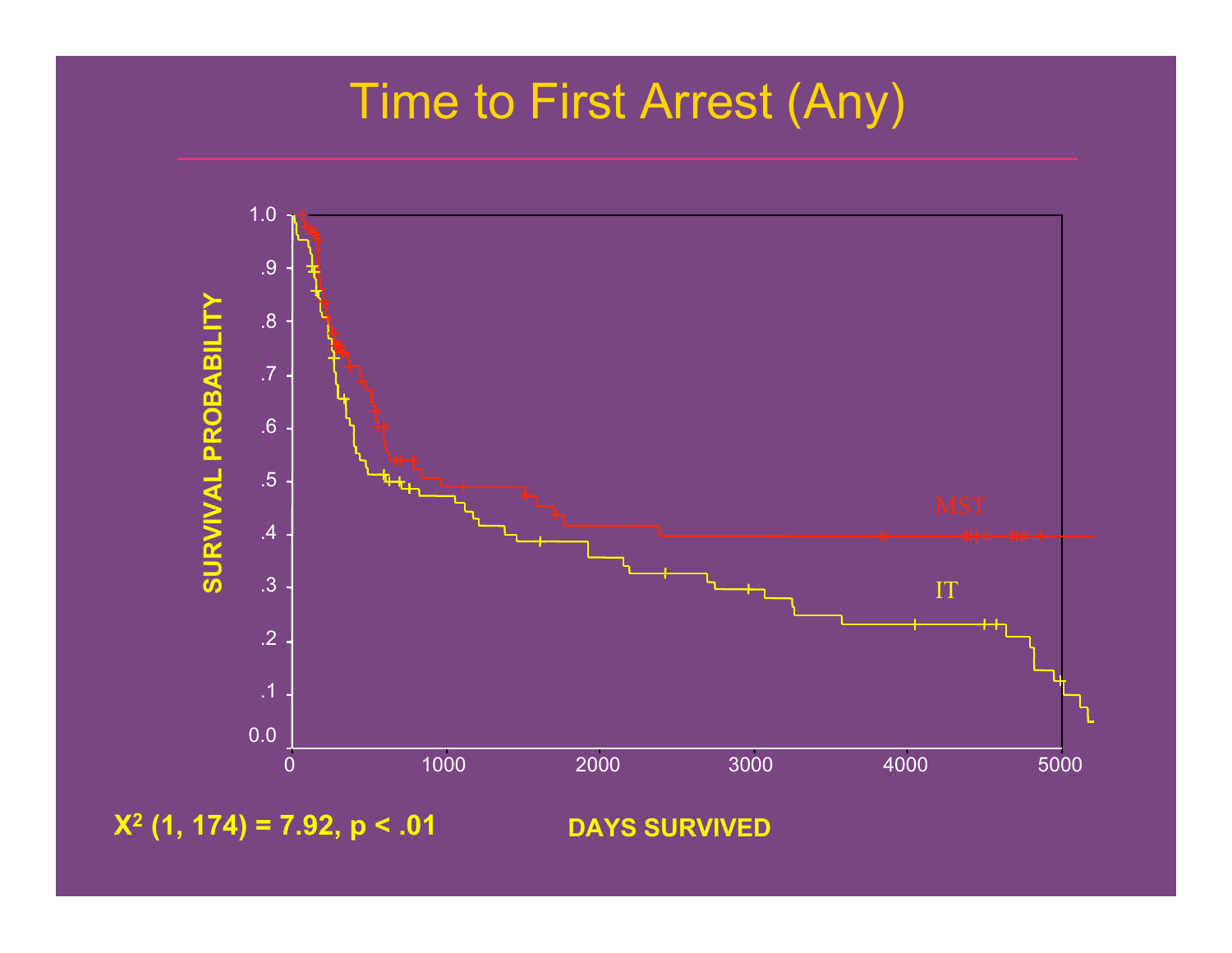## Violent Arrests

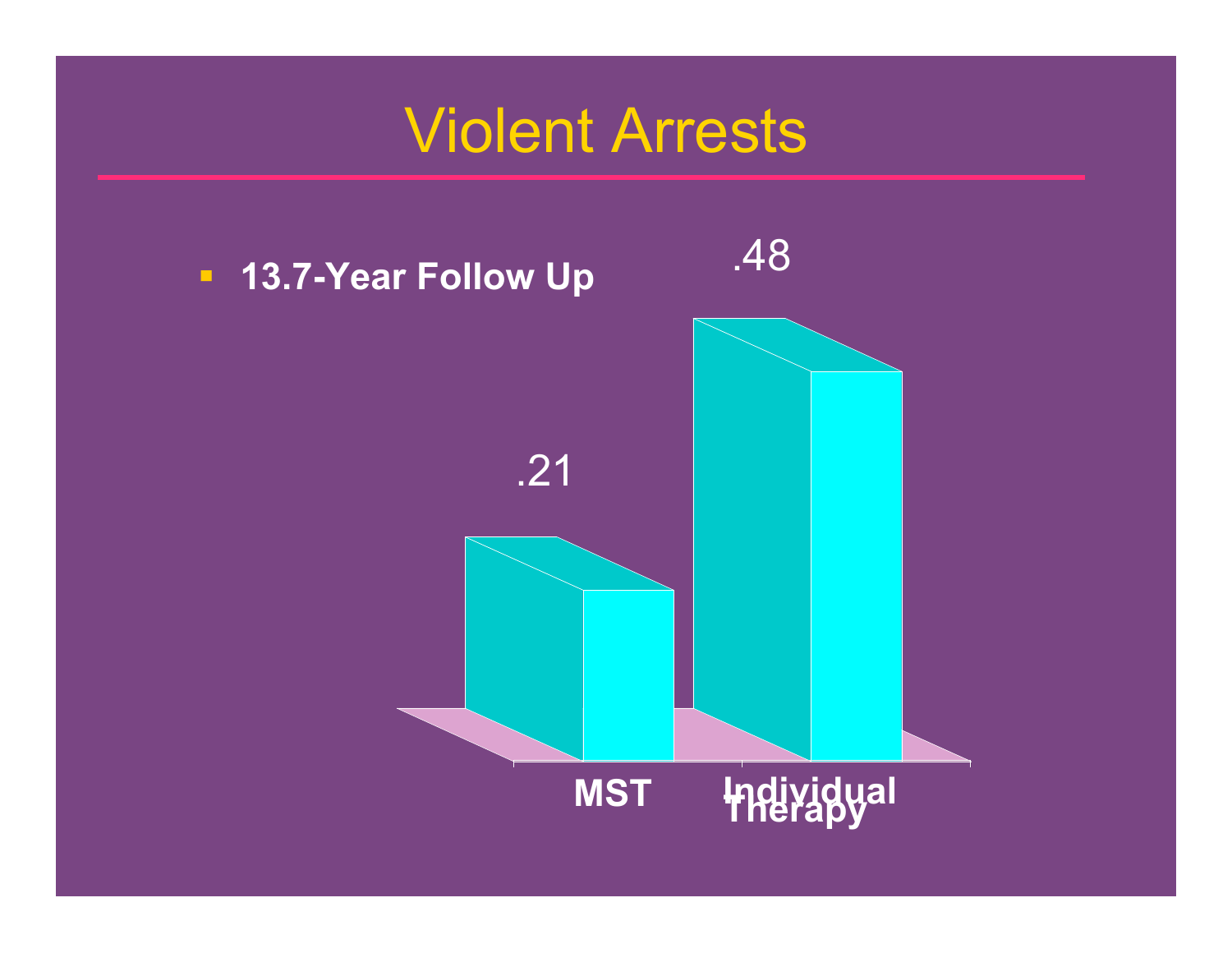## MST Cost-Benefits Per Offender at 13.7-Year Follow-Up (Klietz, Borduin, & Schaeffer, 2010)

|                                            | <b>Assumes One</b><br><b>Victim</b> | <b>Assumes</b><br><b>Multiple</b><br><b>Victims</b> |
|--------------------------------------------|-------------------------------------|-----------------------------------------------------|
| <b>Taxpayer Cost-</b><br><b>Benefit</b>    | \$49,443                            | \$49,443                                            |
| <b>Crime Victim</b><br><b>Cost-Benefit</b> | \$25,667                            | \$149,931                                           |
| <b>Total Cost-Benefit</b><br>of MST        | \$75,110                            | \$199,374                                           |

Study published in *Journal of Family Psychology*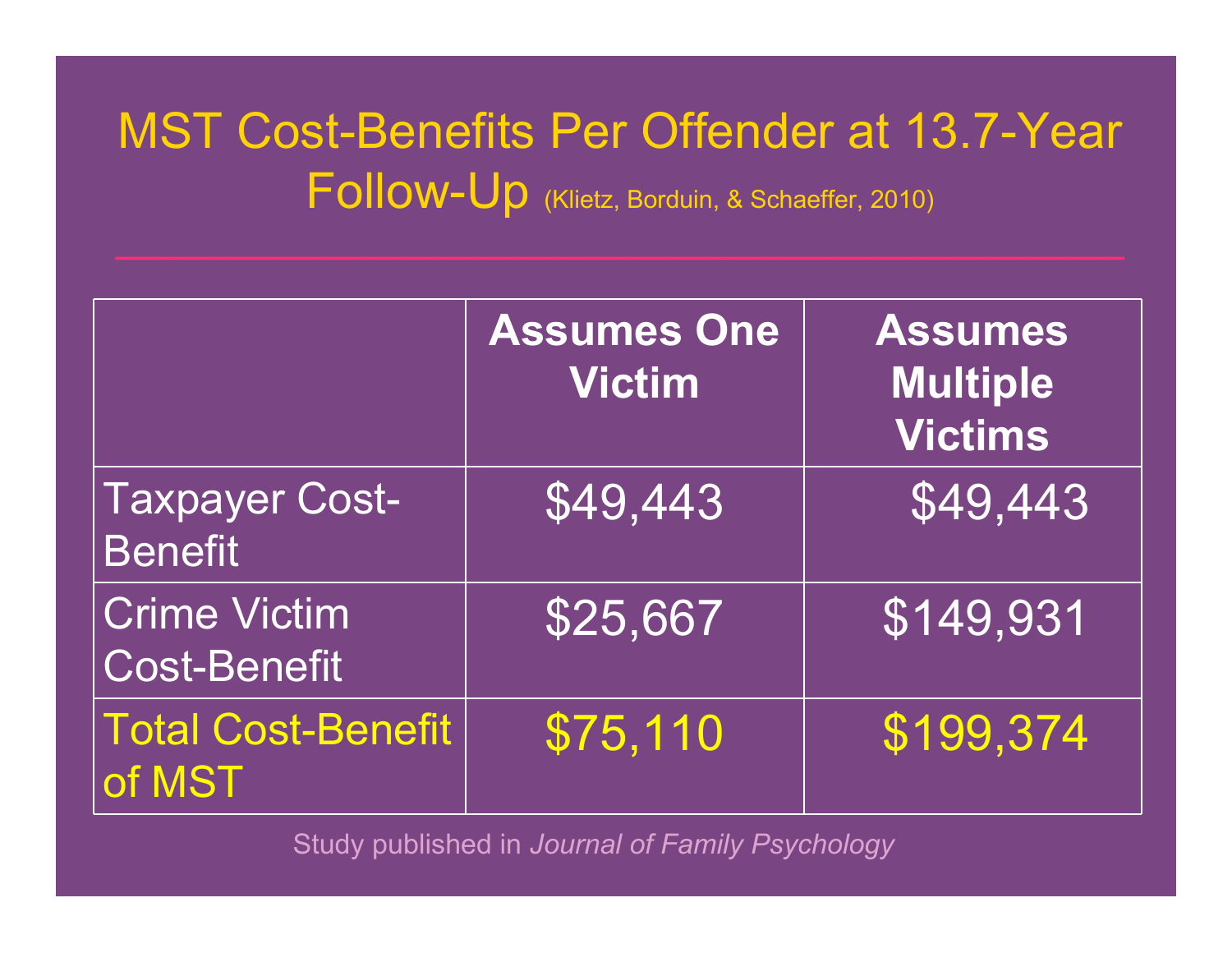MST Benefit-to-Cost Ratio at 13.7-Year Follow-Up (Klietz, Borduin, & Schaeffer, 2010)

◆ The estimated benefit-to-cost ratio for MST ranges from:

**\$9.51** to **\$23.59**

Taxpayer Benefits Taxpayer & Crime Victim Only **Benefits** 

That is, **\$1.00** spent on MST today can be expected to return **\$9.51** to **\$23.59** to taxpayers and crime victims in the years ahead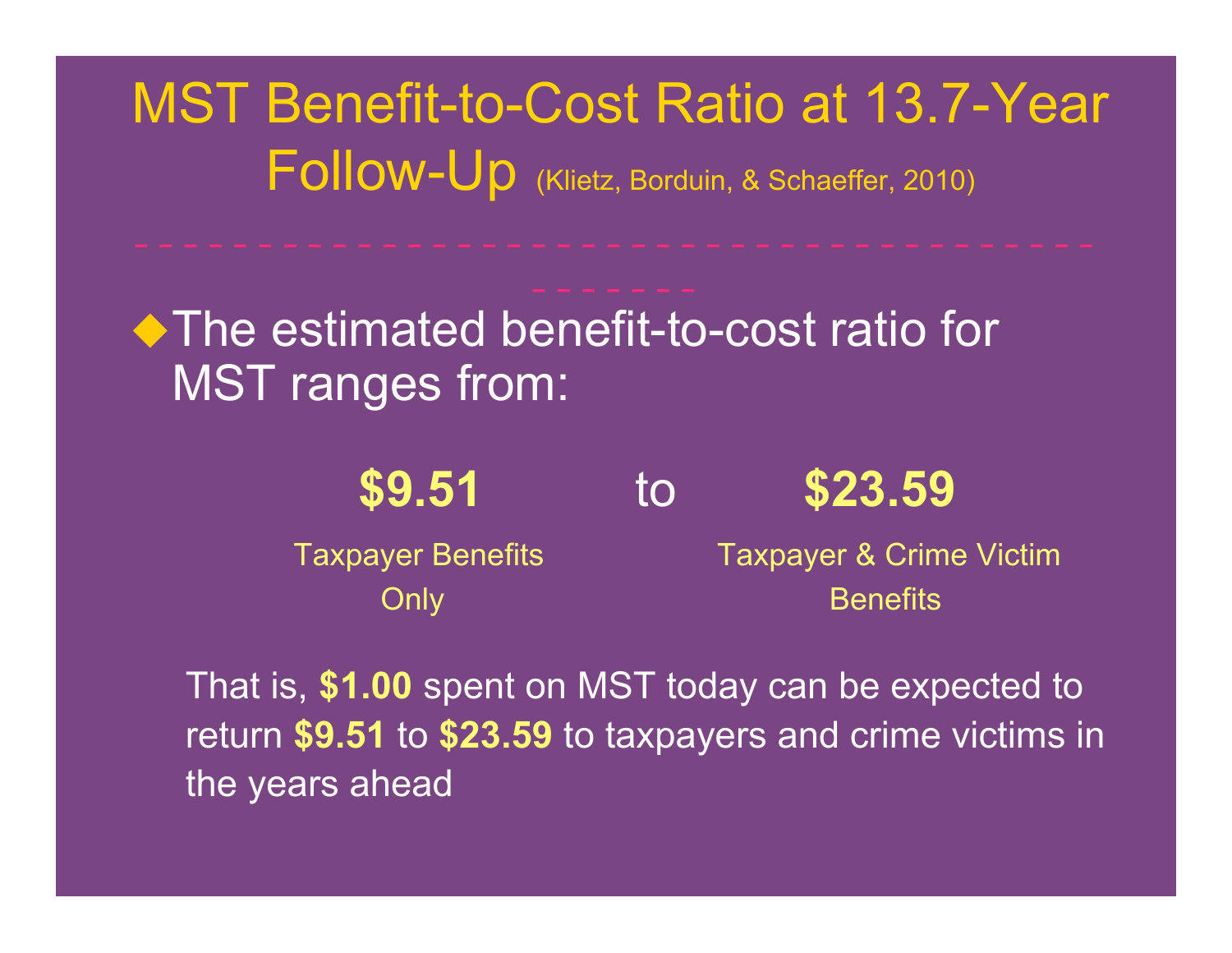### 21.9-Year Follow-Up: Sawyer & Borduin (2011)

- Attempted to locate all participants ( $N = 176$ ) who were randomly assigned to MST or individual therapy in Borduin et al. (1995) clinical trial
- Successfully located 148 (84%) of the original participants
- Average age at follow-up:  $37.3$  years old (range =  $34.6$ ) to 40.8 years)
- Outcomes examined: criminal recidivism (felonies and misdemeanors), days incarcerated, and civil suits (family and financial)

**Study published in** *Journal of Consulting and Clinical Psychology*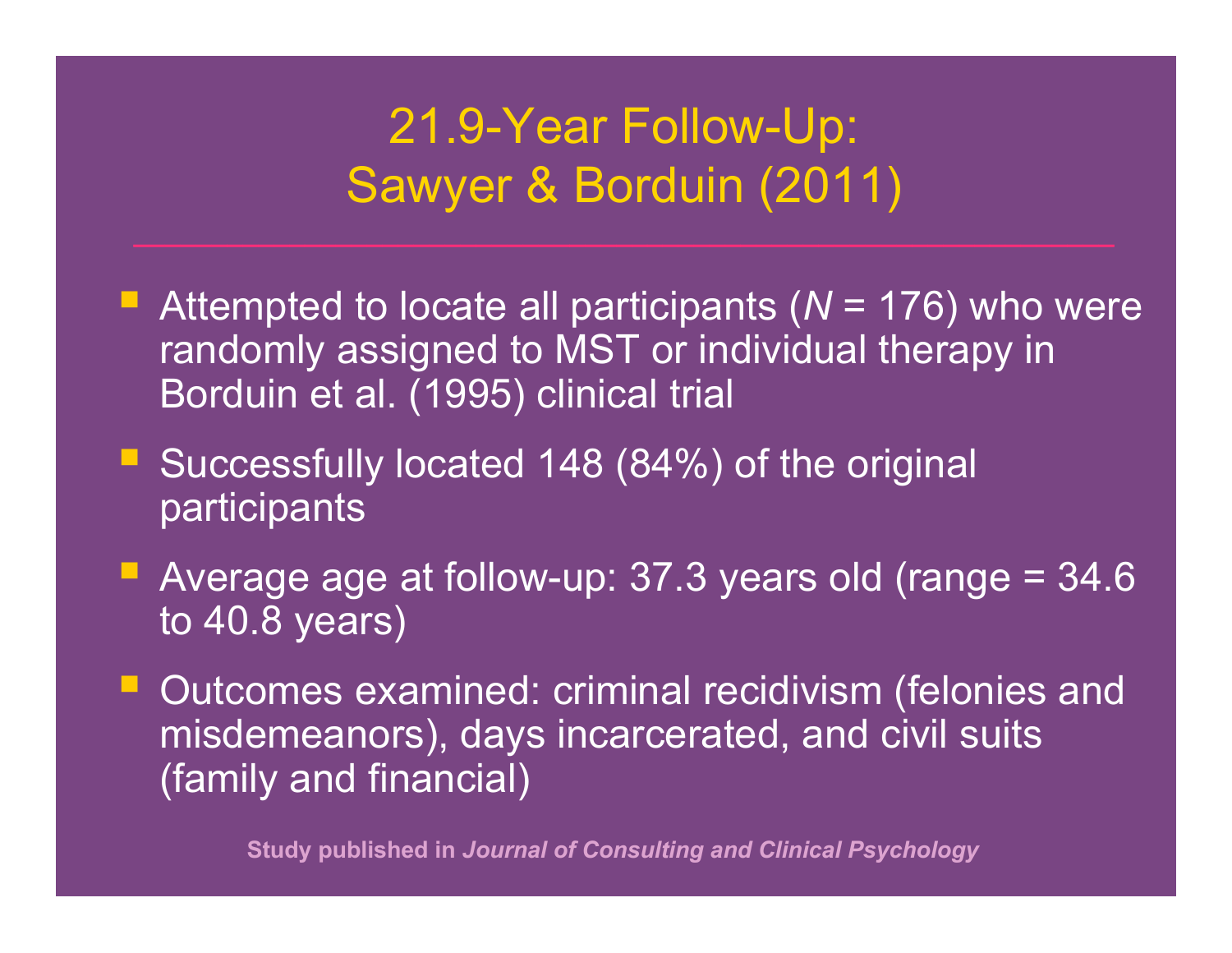## Time to First Felony Arrest



 *X***<sup>2</sup> (1,** *N* **= 176) = 6.89,** *p* **= .01**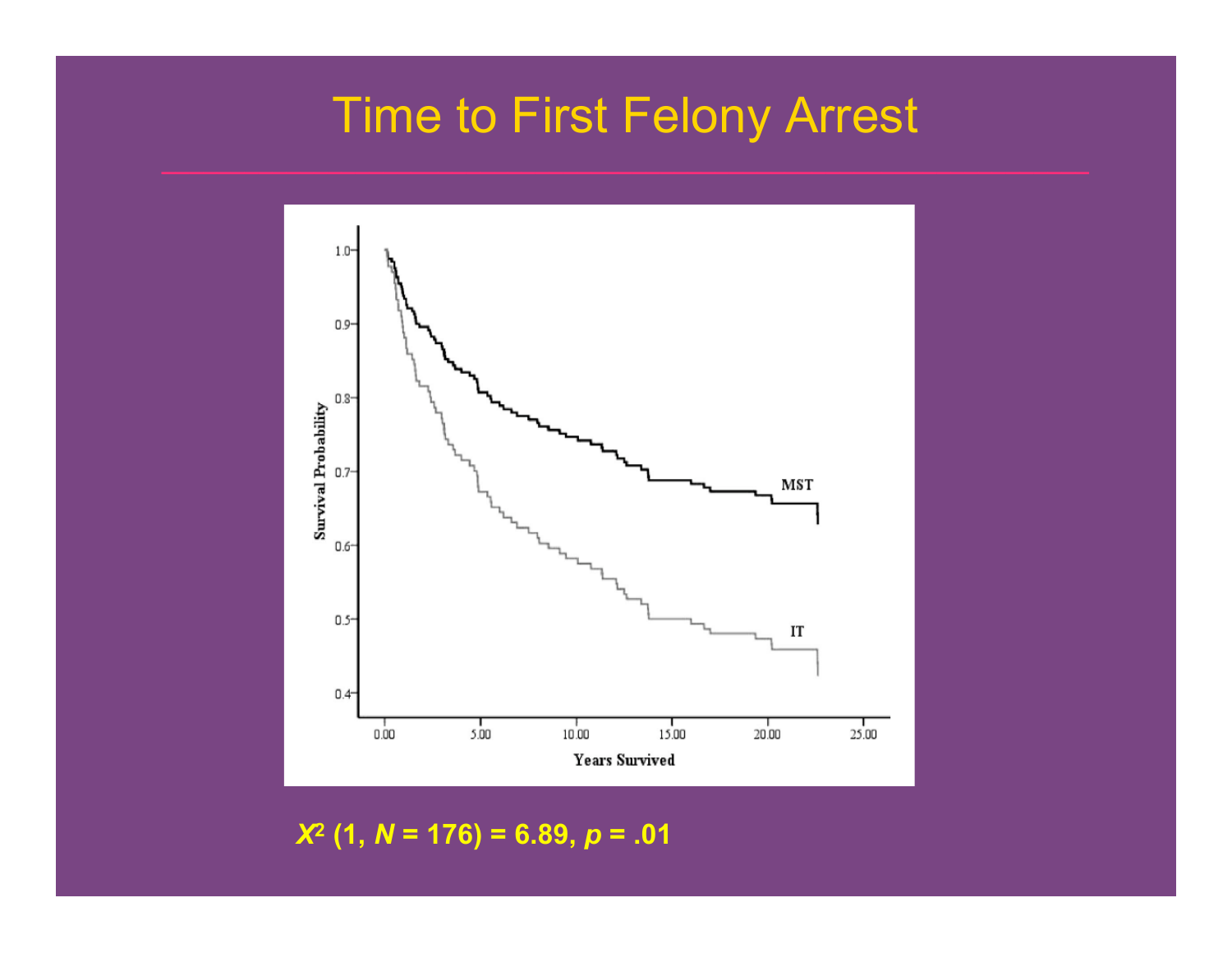## Violent Arrests

#### **21.9-Year Follow Up**

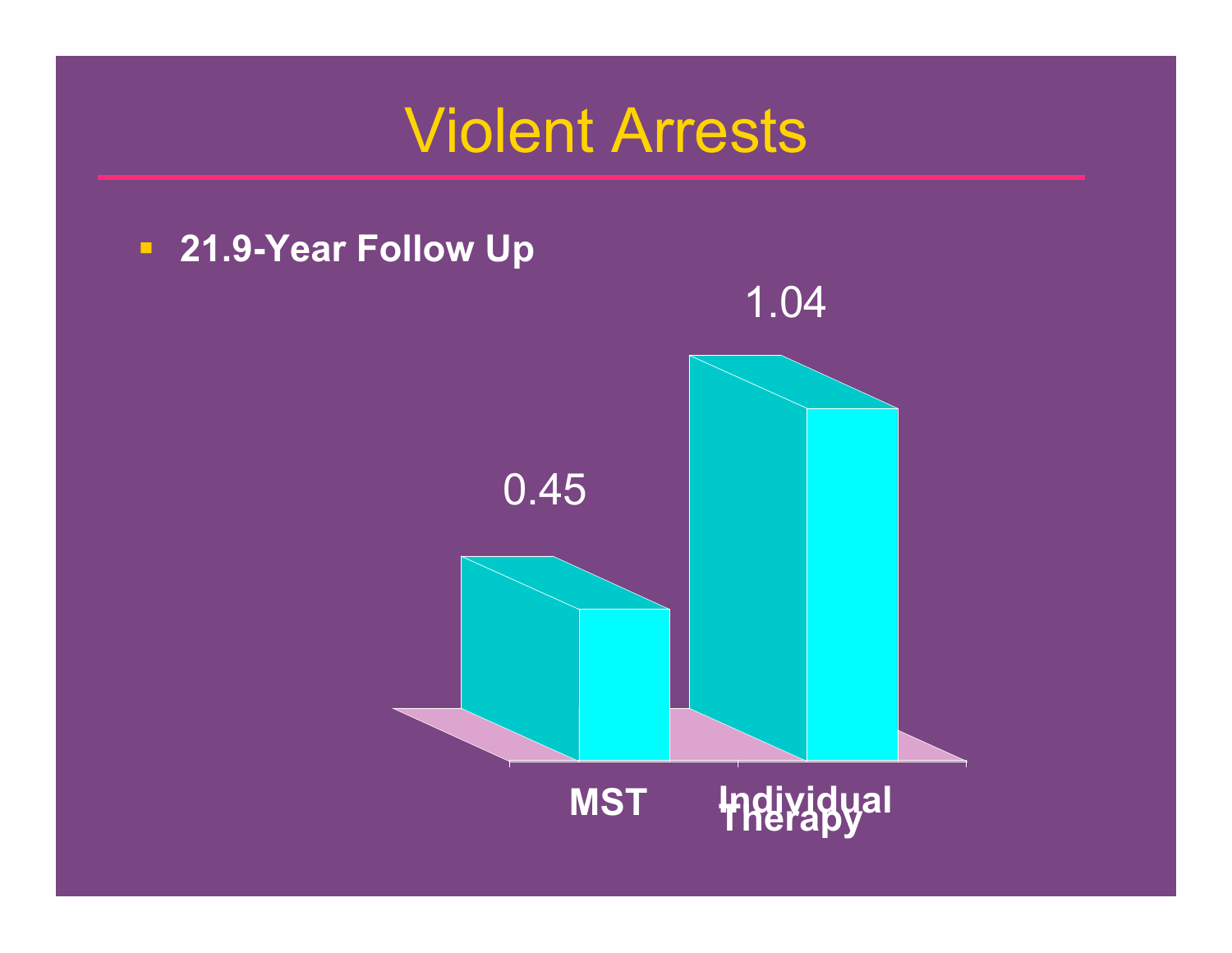## Nonviolent Arrests

#### **21.9-Year Follow Up**

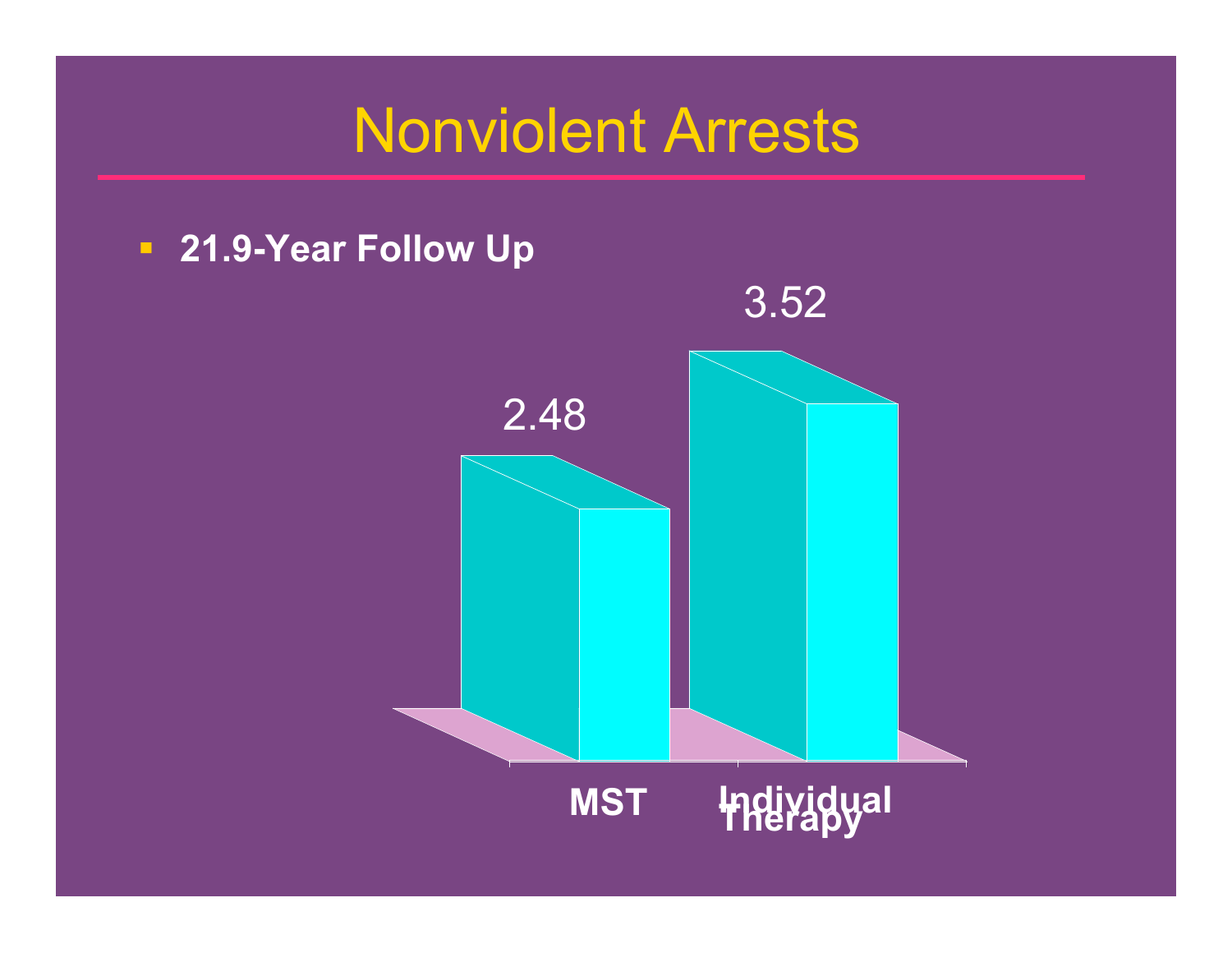## Odds of Rearrest for Individual Therapy Participants Relative to MST Participants

| <b>Type of arrest</b>                | <b>Odds Ratio</b> | 95% CI          |  |
|--------------------------------------|-------------------|-----------------|--|
| Any arrest                           | 1.88*             | $(1.02 - 3.47)$ |  |
| <b>Any violent arrest</b>            | $2.24*$           | $(1.19 - 4.21)$ |  |
| Any nonviolent arrest                | $1.63^{+}$        | $(0.93 - 2.88)$ |  |
| Any felony arrest                    | $2.27**$          | $(1.28 - 4.01)$ |  |
| * $p < .05$ ** $p < .01$ + $p = .06$ |                   |                 |  |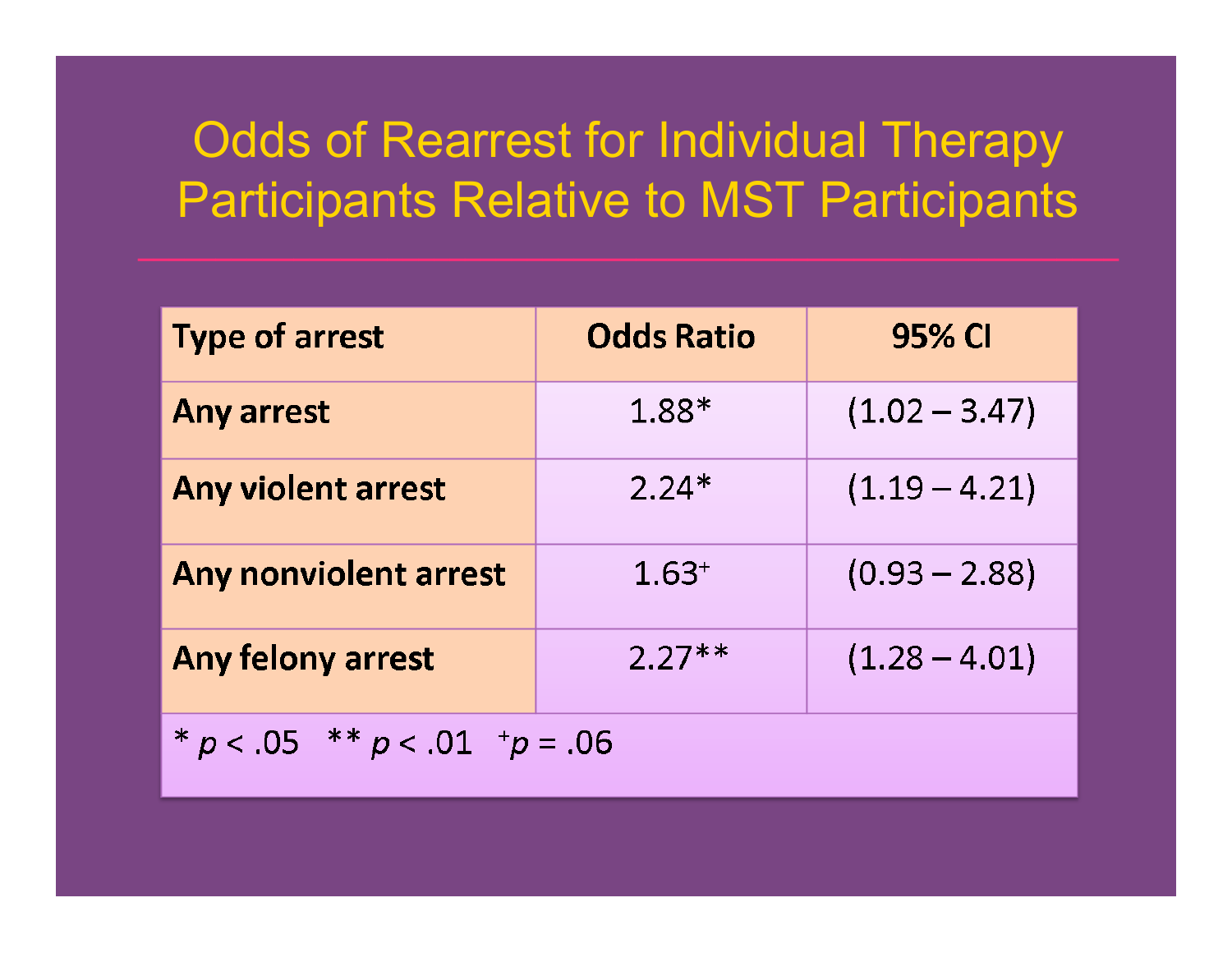## Adult Days (Years) Confined

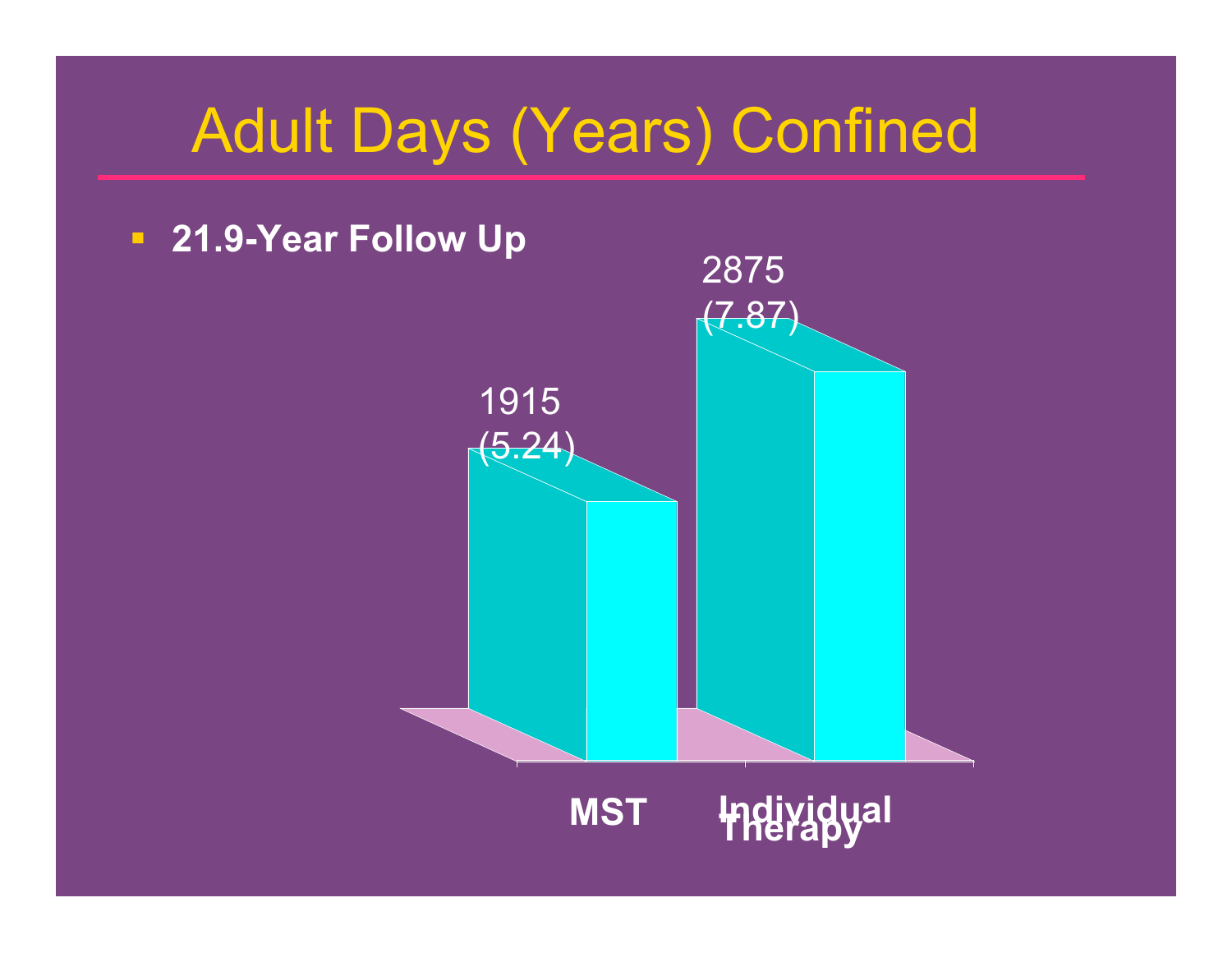## Civil Suits by Type

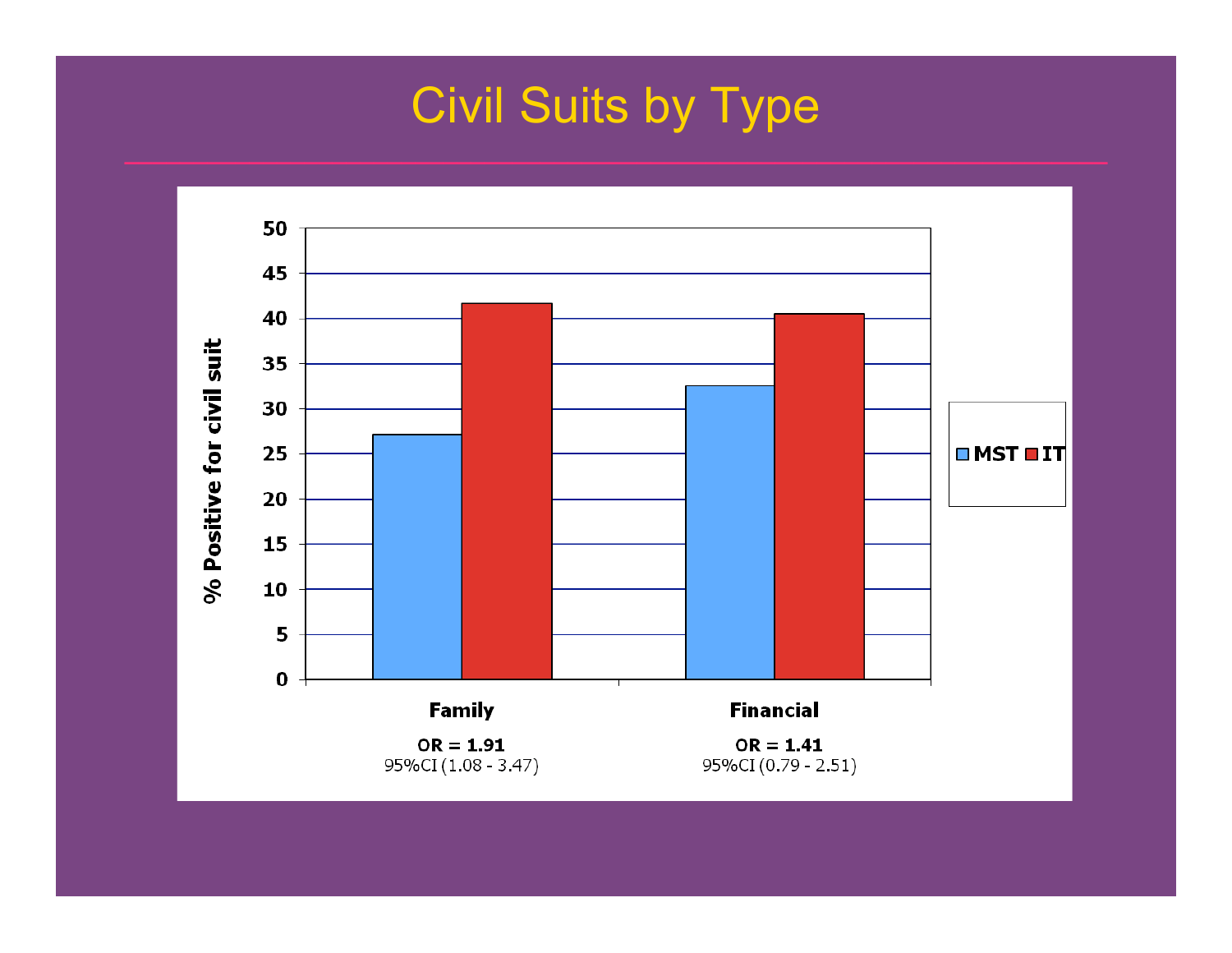#### Civil Suits Reflecting Family Instability (divorce, paternity)

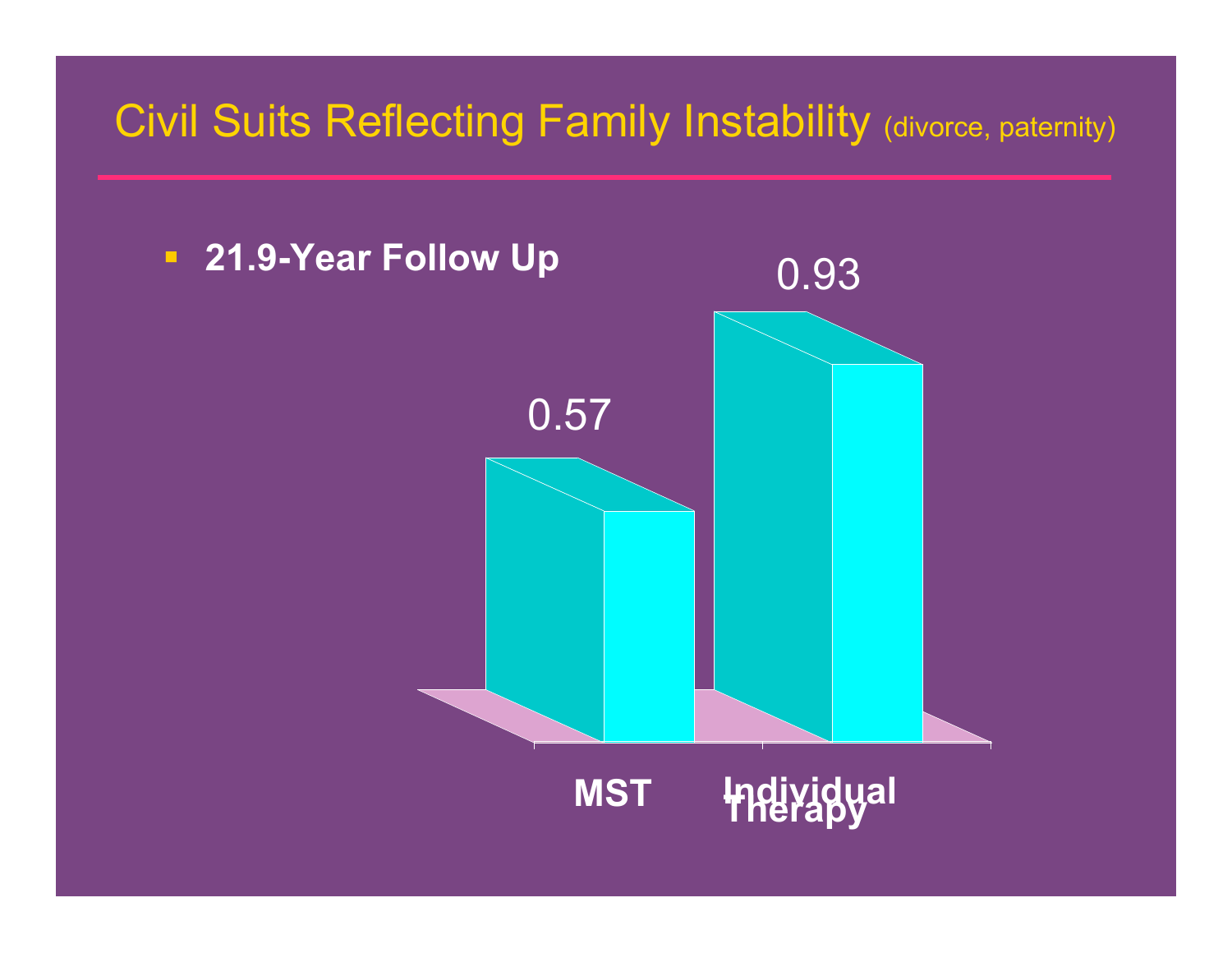### 25.0-Year Follow-Up of Siblings: Wagner & Borduin (2012)

- Attempted to locate all closest-in-age siblings of participants (*N* = 129) in Borduin et al. (1995) clinical trial
- Successfully located 110 (85.3%) of siblings
- **Average sibling age at follow-up: 39.5 years old** (*SD* = 1.4 years)
- Outcomes examined: criminal offending (felonies and misdemeanors) and days incarcerated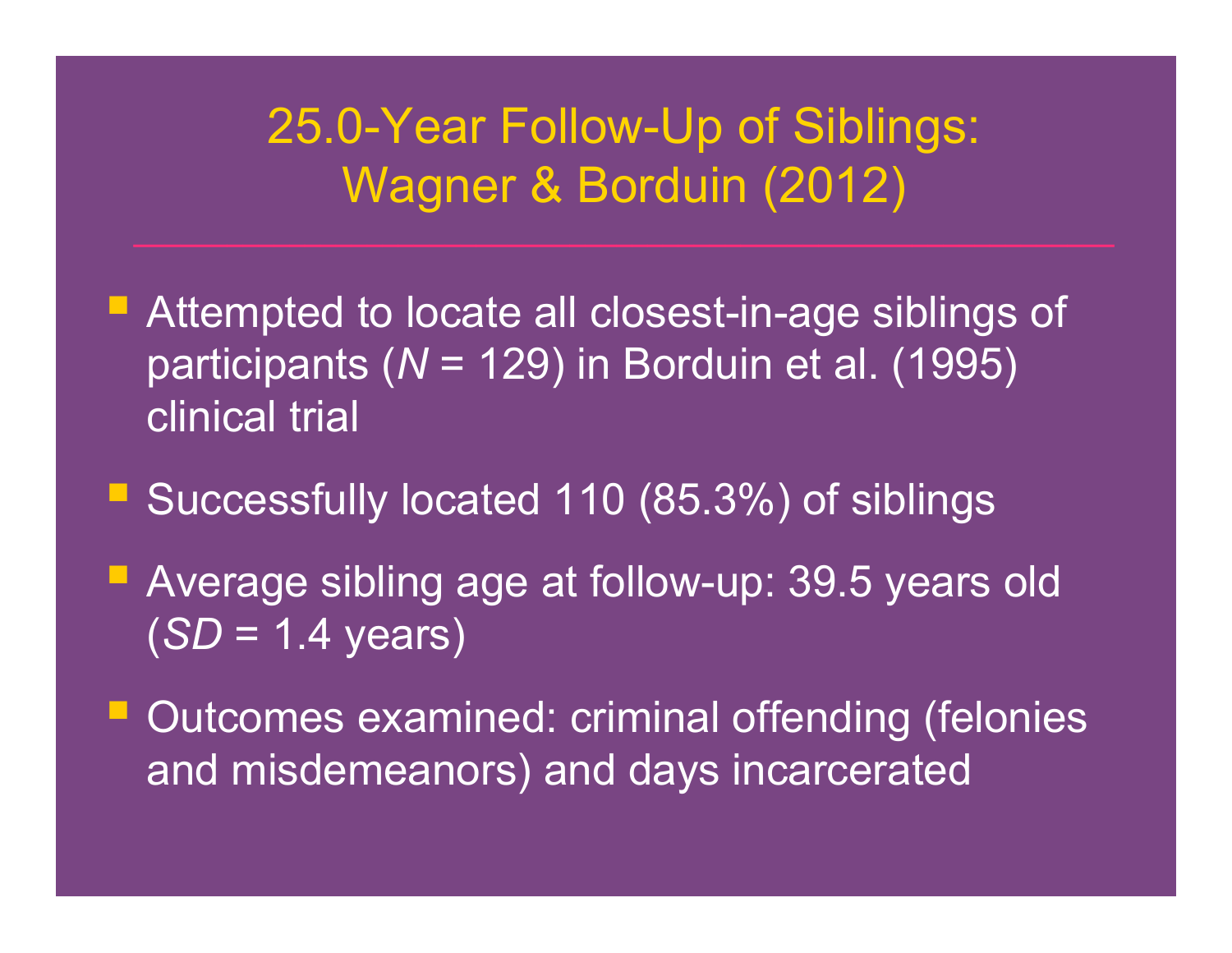## Sibling Felony Arrests



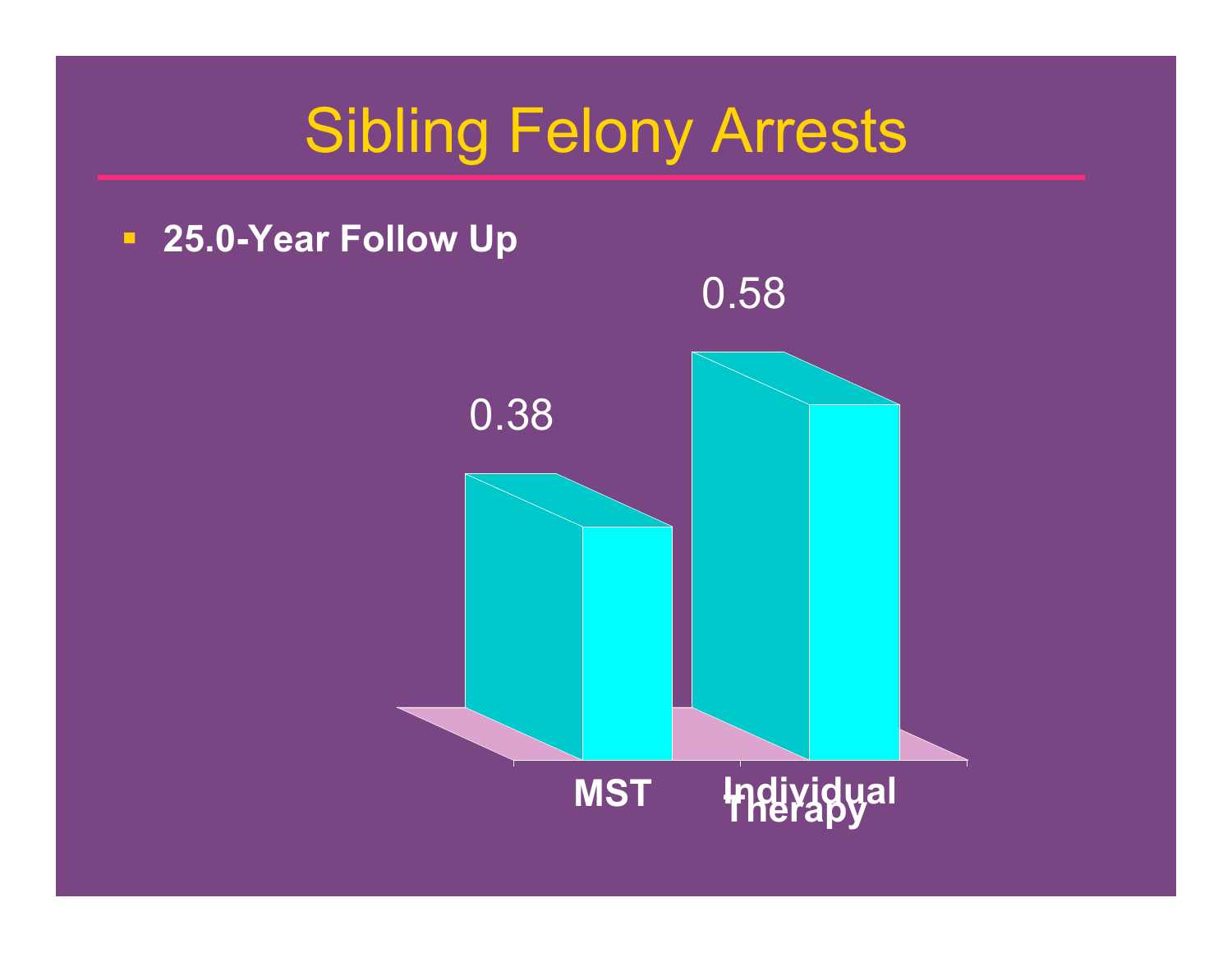## Sibling Misdemeanor Arrests

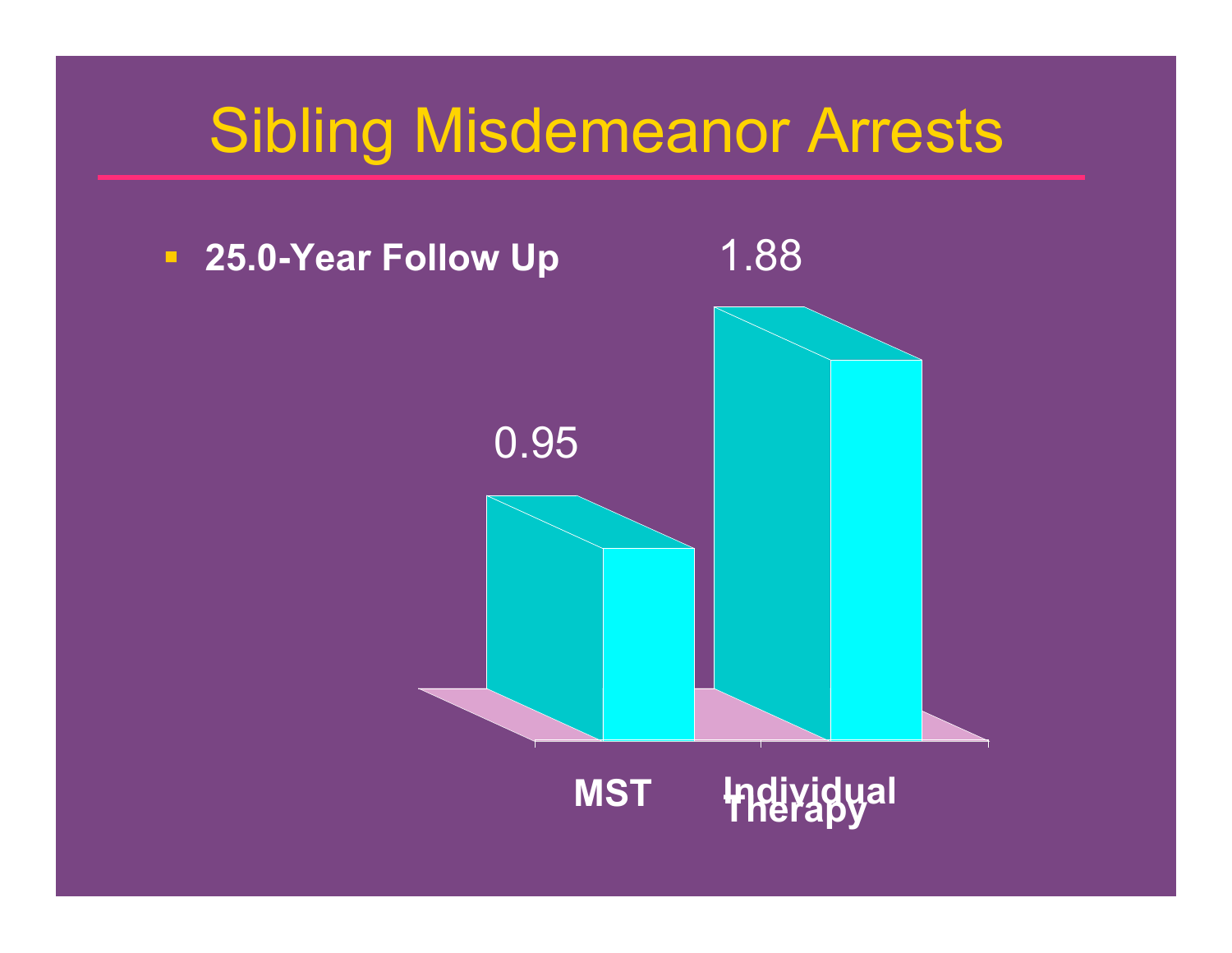## Odds of Arrest for Individual Therapy Siblings Relative to MST Siblings

| <b>Type of arrest</b>     | <b>Odds Ratio</b> | 95% CI          |
|---------------------------|-------------------|-----------------|
| <b>Any arrest</b>         | $3.36*$           | $(1.52 - 7.49)$ |
| Any felony arrest         | $2.92*$           | $(1.17 - 7.32)$ |
| Any misdemeanor<br>arrest | $2.63*$           | $(1.21 - 5.68)$ |
| $*$ p<br>< .05            |                   |                 |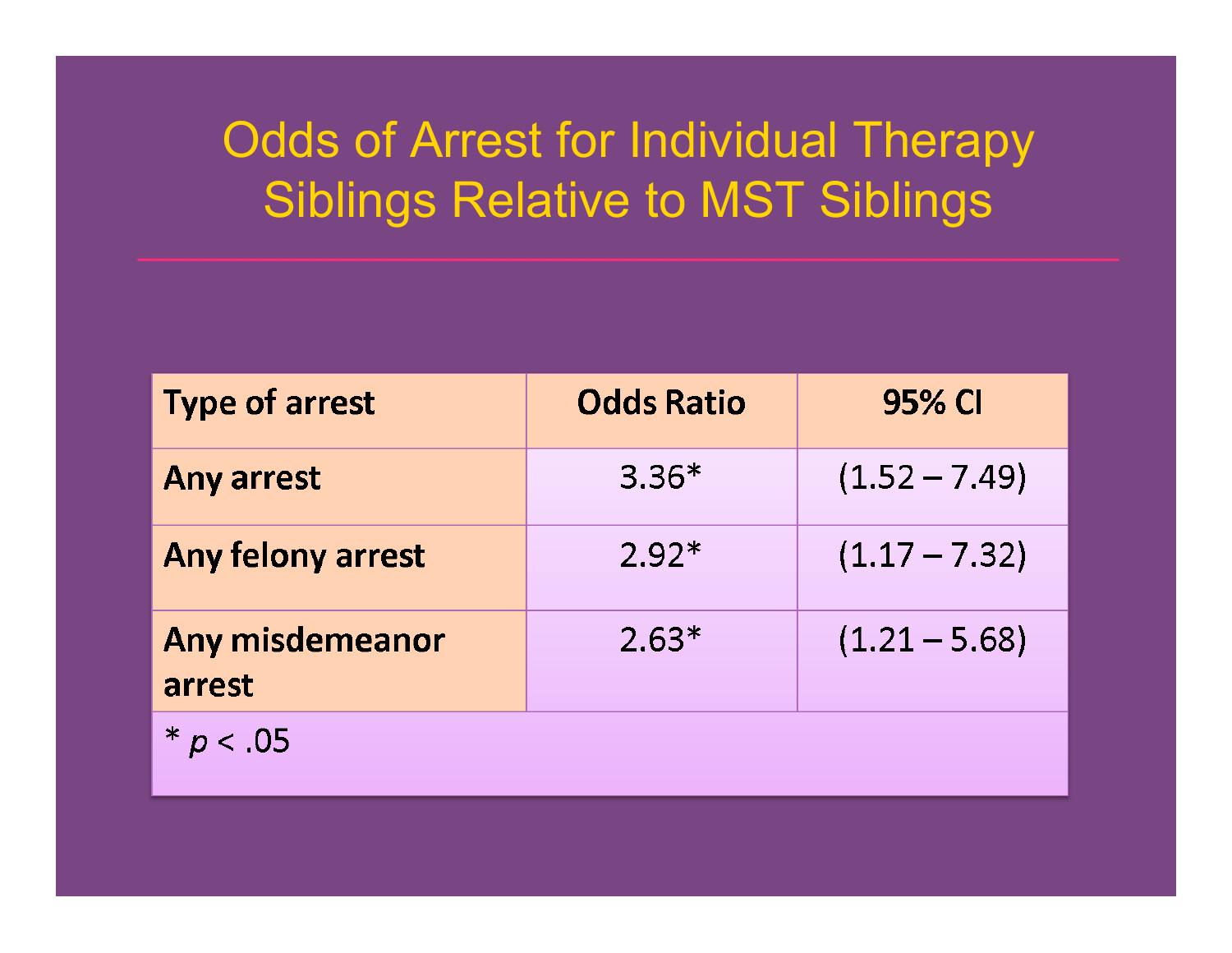# Sibling Adult Years Confined

#### **25.0-Year Follow Up**

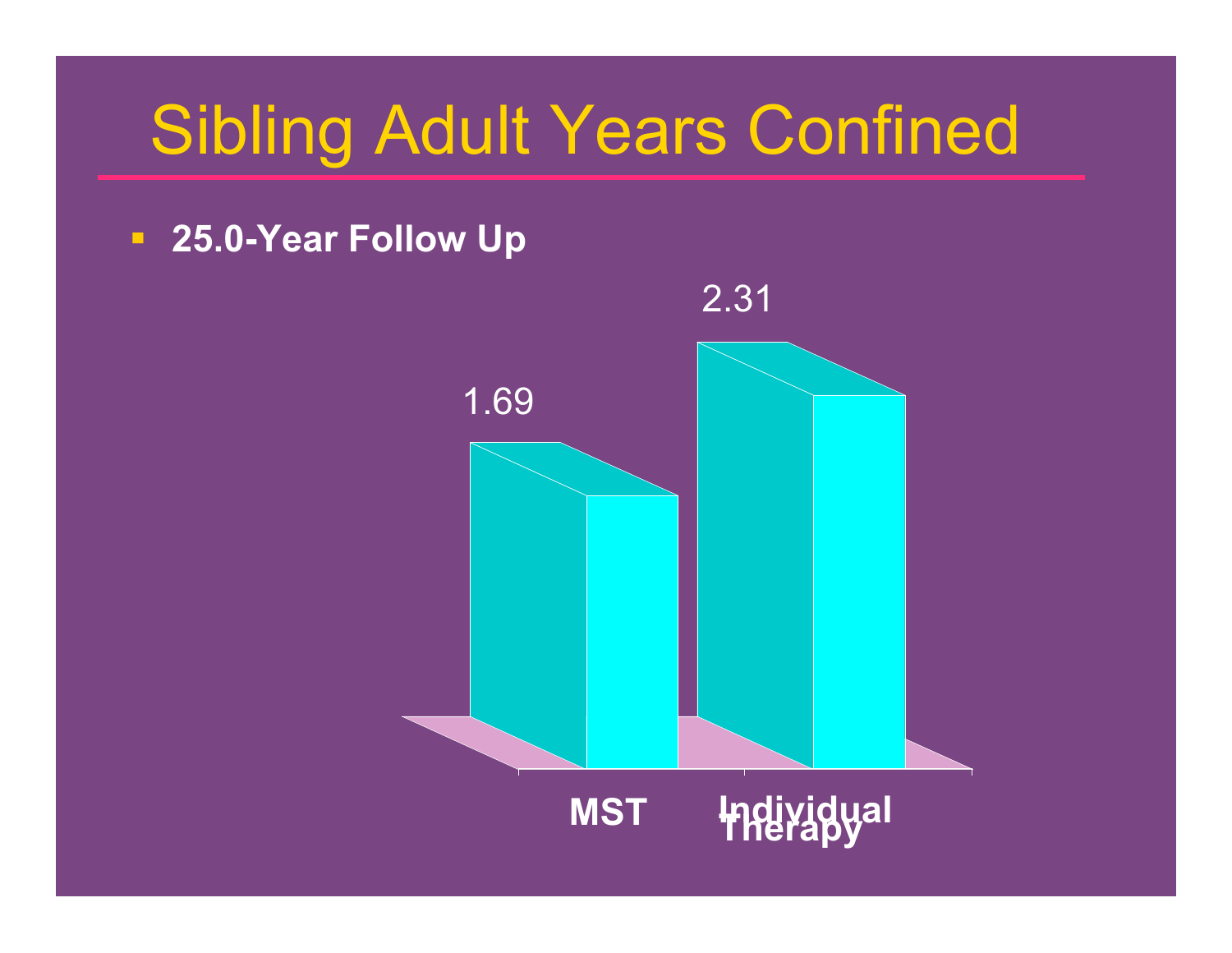## Conclusions and Directions

- **These studies represent the longest follow-ups to date** of a MST clinical trial.
- MST reduced criminal activity in serious and violent juvenile offenders and their siblings for more than 20 years (into midlife).
- The odds of (a) rearrest, (b) involvement in family-<br>related civil suits, and (c) incarceration were two to three times lower for MST participants than for usual services participants.
- Consistent with the MST theory of change, the relative efficacy of MST is likely due to:
	- **the match between MST interventions and the multiple** determinants of criminality and violence in youths
	- **the accessibility and ecological validity of services**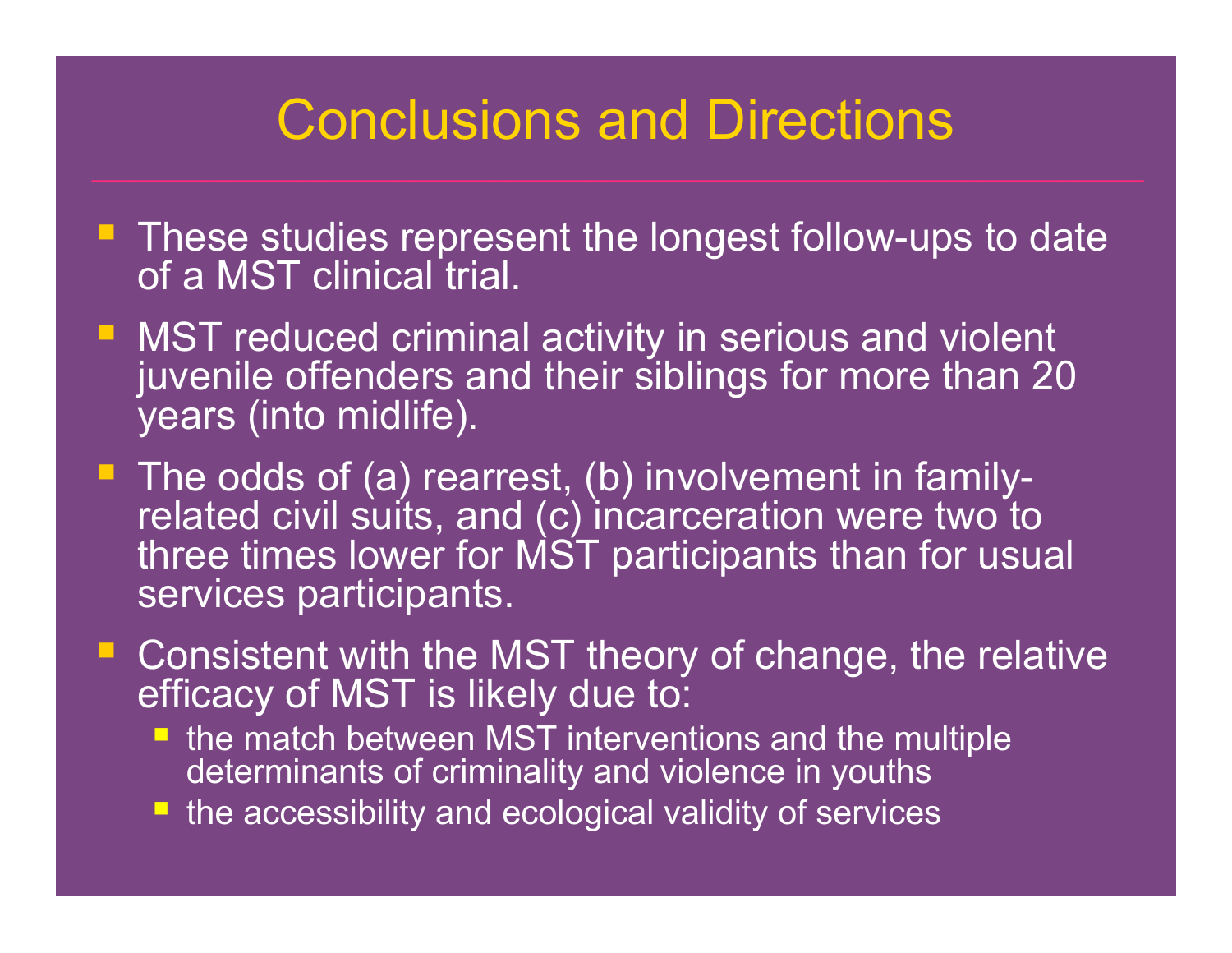## Conclusions and Directions

- A more comprehensive (in person) follow-up with this sample may reveal how the lives of MST and usual services participants are different.
	- Do better family relations (indexed by lower involvement in family-related civil suits) help to explain the lower risk of reoffending among MST participants?
	- Do other potentially important variables (e.g., post-high school education and employment training) also help to explain the lower risk of rearrest for participants in MST?
	- Do the long-term benefits of MST carry over to the next generation?
- **The present results speak to the long-term cost savings** and fiscal viability of MST, with ongoing benefits to both taxpayers and crime victims.